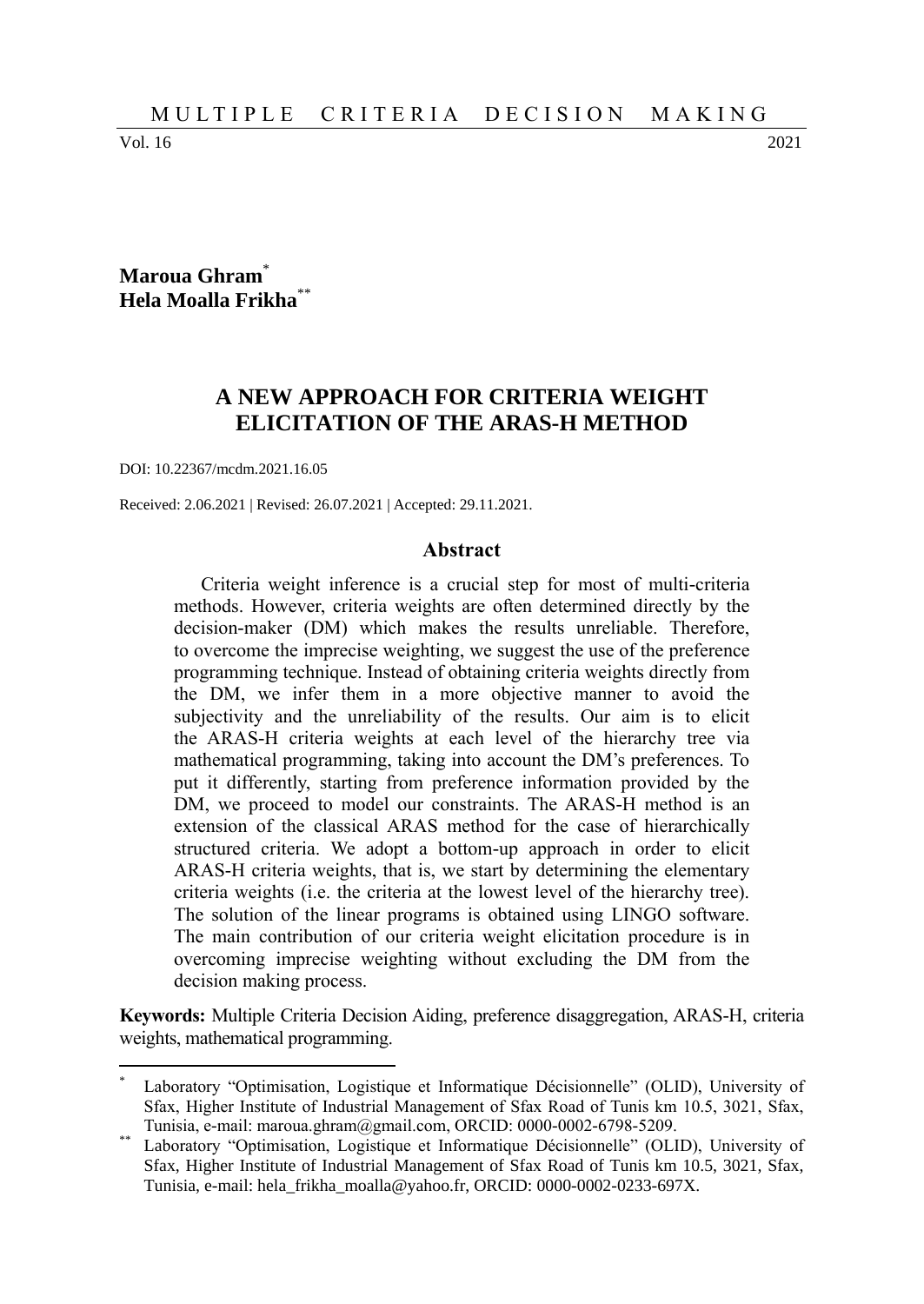### **1 Introduction**

Multiple criteria decision analysis (MCDA) is a general framework for supporting complex decision-making situations with multiple and often conflicting objectives (Belton and Stewart, 2002; Greco, Figueira and Ehrgott, 2016; Ishizaka and Nemery, 2013). Most of multi-criteria methods require fixing criteria weights in order to be implemented. Indeed, the problem of criteria weight determination has gained the interest of many researchers during the past decades. In fact, there are two types of weight elicitation: 'a priori weights', determined directly by experts, and 'a posteriori weights', obtained from the data (Jacquet-Lagreze and Siskos, 2001). This paper adopted the 'a posteriori approach'.

We are therefore interested in reducing the subjectivity and the unreliability of weight values provided directly by the DM without excluding him from the decision making process. The paper is divided into five sections. In section 2, we present a brief state of the art survey of some weighting methods that deal with hierarchical structure of criteria. In section 3, we develop the criteria weight determination approach of the ARAS-H method. In section 4, an empirical example is presented to discuss the feasibility of the proposed model. In section 5, we present conclusions and our main perspectives.

# **2 A review of the literature**

Very few authors have worked on criteria weight elicitation within hierarchical methods. To start with, Corrente, Greco and Slowiński (2016) proposed a generalization of the SRF (Simos-Roy-Figuiera) method (Figueira and Roy, 2002) to deal with weight elicitation in hierarchical structure of criteria. In the SRF method, the DM ranks the criteria from the least important to the most important with the possibility of ex-aequo between them. Then, he is asked to put some blank cards between two successive subsets of criteria to increase the difference of importance between the criteria in these two subsets. Finally, he defines the ratio *z* of the importance of the most important subset of criteria to that of the least important one. Moreover, Corrente et al. (2017) developed the imprecise SRF to deal with imprecise preference information given by the DM on the number of blank cards and on the ratio *z*. Therefore, the imprecise SRF method helps the DM to obtain the weights of criteria and sub-criteria on the basis of incompletely determined preference information. As a consequence of considering imprecise preference information in SRF, there is an infinity of compatible vectors of weights satisfying the constraints translating this preference information. Furthermore, Salo and Hämäläinen (1992) developed a preference programming method called Preference Assessment by Imprecise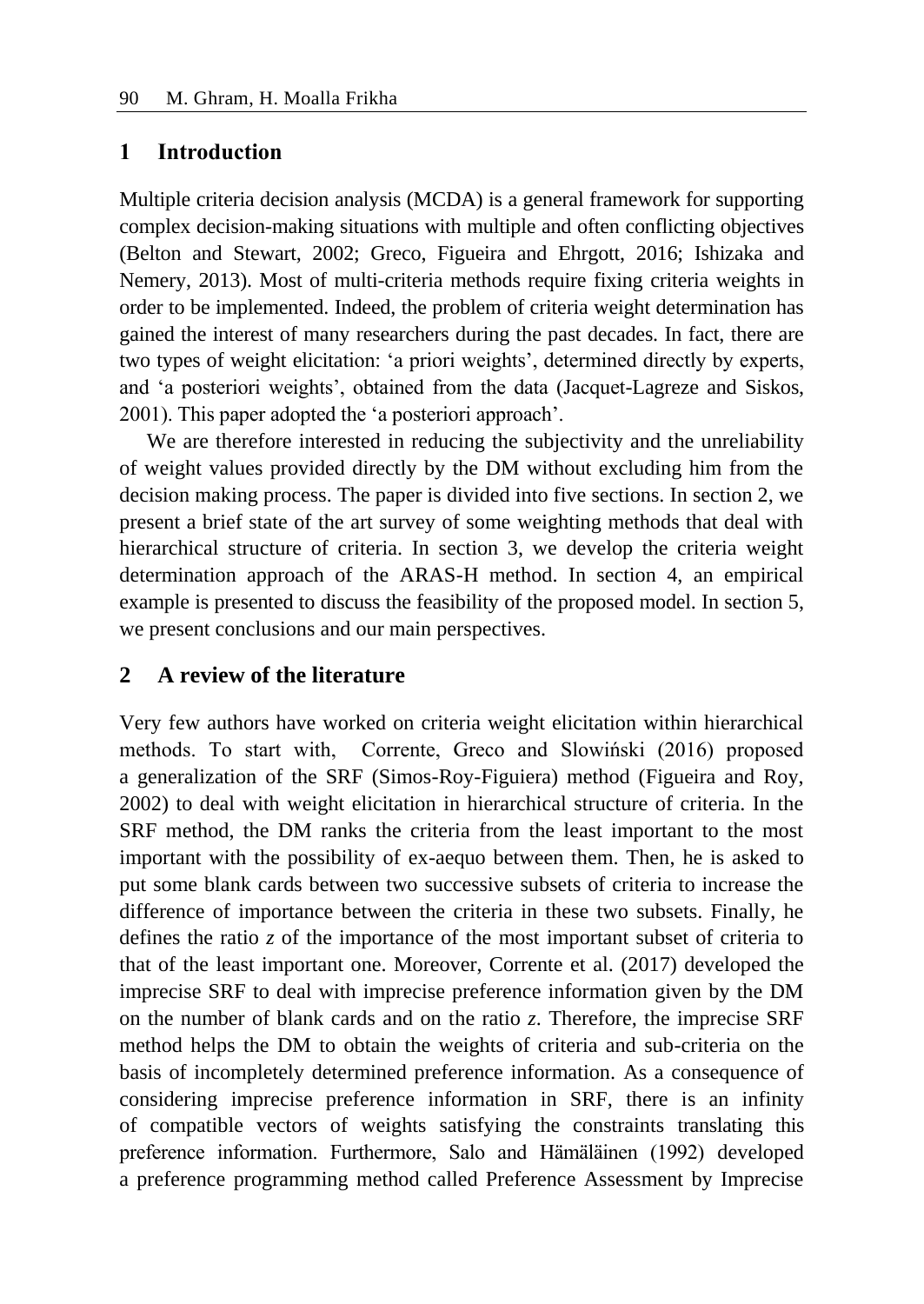Ratio Statements (PAIRS) in which the preference judgments are given as linear constraints on the weight ratios of the criteria and attribute-wise values of the alternatives. In addition, Keeney and Raiffa (1993) used Multi- -Attribute Value Theory (MAVT) to elicit criteria weights. The attributes are grouped under more general upper level criteria and the weighting is carried out separately on each branch of the value tree. Thus, on each branch, the DM gives local weights to the criteria, which describe the relative importance of their consequence range under the ascending next level criterion. The overall weight of each attribute is calculated by multiplying its local weight by the local weights of all the ascending upper level criteria. On each branch of the value tree, the sum of the local weights is normalized to one. Consequently, the overall weight of each criterion is the sum of the overall weights of all its next level subcriteria, and the sum of the overall weights of all the attributes will also be one. In what follows, we present an illustrative table of the criteria weights elicitation methods when dealing with a hierarchical structure.

| <b>References</b>                    | Criteria weight elicitation techniques | <b>Methods</b>       |
|--------------------------------------|----------------------------------------|----------------------|
| Corrente et al. (2017)               | <b>SRF</b>                             | ELECTRE-III-H        |
| Corrente, Greco and Slowiński (2016) | Extension of the SRF                   | <b>ELECTRE Tri-H</b> |
| Del Vasto-Terrientes et al. (2015a)  | <b>Simos</b>                           | ELECTRE-III-H        |
| Del Vasto-Terrientes et al. (2015b)  | <b>Simos</b>                           | ELECTRE-III-H        |
| Del Vasto-Terrientes et al. (2016a)  | <b>Simos</b>                           | ELECTRE-TRI-B-H      |
| Del Vasto-Terrientes et al. (2016b)  | Subjective                             | ELECTRE-III-H        |

Table 1: A review of methods of criteria weight determination

As can been seen in Table 1, the major studies used either the Simos' procedure or the SRF technique in order to elicit the hierarchical ELECTRE and PROMETHEE methods. However, both these methods have been criticized for their subjectivity. The Simos' method is based on an unrealistic assumption (lack of essential information) and leads to the process criteria having the same importance (i.e., the same weight) in a not robust way (Schärlig, 1996). Also, the Simos' and the SRF methods are considered to be subjective weighting ones. To overcome the imprecise weighting, we suggest preference programming which takes into account the DM's preferences. In an earlier paper, we suggested a criteria weight determination procedure for the ARAS method (Zavadskas and Turskis, 2010) through mathematical programming (Ghram and Frikha, 2018). Likewise, we proceed to develop a set of mathematical programs, which takes into account the DM's preferences, to elicit ARAS-H criteria weights at each node of the hierarchy tree. In fact, the ARAS-H method is an extension of the classical ARAS method in the case of hierarchically structured criteria (Ghram and Frikha, 2019; Ghram and Frikha, 2021).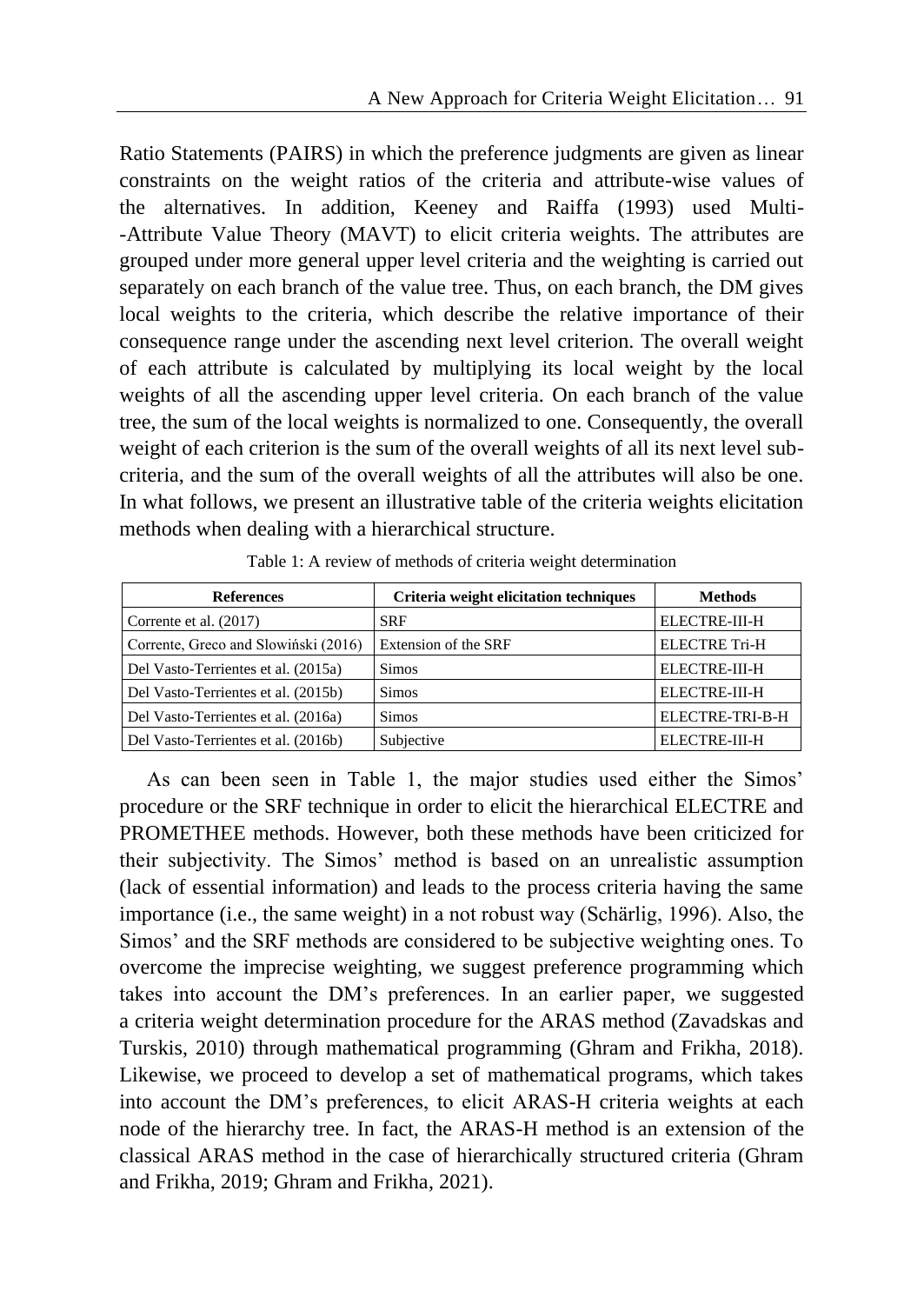### **3 The proposed model for ARAS-H criteria weight inference**

The aggregation paradigm states that the aggregation model is known a priori, whereas the global preference is unknown. On the other hand, the philosophy of disaggregation involves the inference of preference models from the given global preferences. The development of preference disaggregation methods was initiated in 1978. In the disaggregation-aggregation approach, iterative interactive procedures are used to be aggregated later to a value system (Siskos, 1980). The first developed preference disaggregation methodology was the UTA (Jacquet-Lagreze and Siskos, 1982). The purpose of this method is to infer additive value functions from a given ranking through linear programming so that these functions are as consistent as possible with the global decision- -maker's preferences. Thus, we adopt the preference disaggregation methodology in order to elicit criteria weights of the ARAS-H method. Our weight elicitation procedure is based on the solution of linear programs which take into account the DM's preferences. Consequently, the DM has to introduce some preference information which report his value system. Thus, this approach is based on preference relations provided by the decision maker, as well as on comparisons between differences of criteria weights and some weight partial pre-orders. By involving the DM in the weight elicitation process, we allow the DM to express his preference information not only comprehensively, but also partially, by considering preference information with respect to a sub-criterion at an intermediate level of the hierarchy. Thus, the DM can obtain results not only with respect to the comprehensive view, but also at the intermediate levels of the hierarchy. The process of weight elicitation is considered to be a set of mathematical programs. Their number depends on the number of the levels in the hierarchy. Henceforth, we adopt a bottom-up approach to elicit ARAS-H criteria weights. We start with the last level *l*. The aim is to obtain all elementary criteria weights from preference relations given by the DM on some pairs of alternatives according to intermediate criteria of the upward level. This process is generated until we reach the root criterion.

### **3.1 Determination of the elementary criteria weights**

For each sub-criterion  $G_{(r, n(r))}$ , the DM is asked to give preference relations between some pairs of alternatives. Also, he is asked to provide some comparisons between differences of elementary criteria weights and certain elementary weight partial pre-orders. Those preference relations are modeled in Program 1. The solution of the following mathematical program will provide all elementary criteria weights.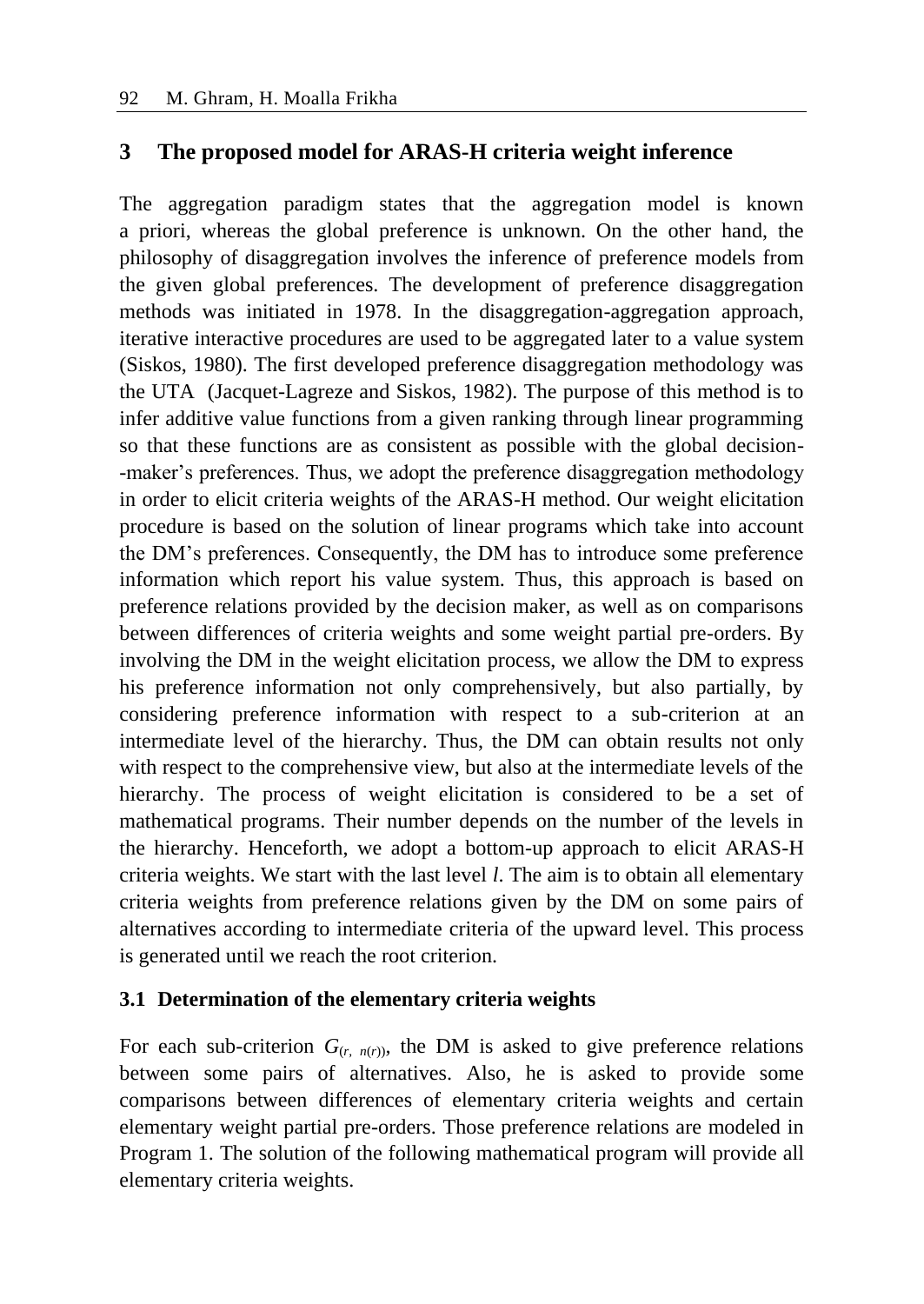Program 1:

The following notations have been introduced by Corrente, Greco and Slowiński (2012).

Let:

*A* be the set of alternatives;

*EL*: the set of indices of all elementary sub-criteria;

 $n(r)$ : the number of sub-criteria of  $G_r$  in the subsequent level;

 $G_r \in G$ , with  $r = (i_1, \ldots, i_h) \in I_G$ , denote a sub-criterion of the first level criterion *G<sup>i</sup>* at level *h*;

 $G$ <sub>(*r*, *n*(*r*)): the direct sub-criteria of  $G$ <sup>*r*</sup>.</sub>

We define:

*p* to be the number of relations between a pair of alternative preferences provided by the DM;

*z*: a threshold;

 $w_j$ : the weight of the elementary criterion *j*;

 $\bar{x}_{Di}/\bar{x}_{Fi}$  are the normalized performance values of the alternatives *D* and *F*, respectively, according to the elementary criterion *j*.

Thus, Program 1 can be written in the form:

$$
\text{Max } \sum_{i=1}^{p} e_i \tag{1}
$$

Subject to:

$$
\sum_{j \in EL} w_j \,\bar{x}_{Dj} - \sum_{j \in EL} w_j \,\bar{x}_{Fj} - e_i \ge 0 \quad \forall D, F \in A; \forall i = 1, ..., p \tag{2}
$$

$$
w_k - w_s \ge w_r - w_v \quad \forall \ k, s, r, v \in EL
$$
  
\n
$$
w_k \ge w_l \quad \forall \ k, l \in EL
$$
  
\n(3)

$$
e_i \ge \frac{1}{2^{(p-1)}} \quad \forall \ i = 1, ..., p \tag{5}
$$

$$
w_j \geq z \quad \forall j \in EL \; ; \; z \geq 0 \tag{6}
$$

$$
\sum_{j \in \text{EL}} w_j = 1 \tag{7}
$$

The objective function (eq. 1) expresses the maximization the sum of slack variables between a pair of alternatives as expressed by the DM. This slack variable insures a strict preference between two alternatives.

The first constraint concerns the degree of preference  $e_i$ , which measures the intensity of preference of an alternative over the other ones and is calculated as the difference between their utility degrees according to the intermediate sub- -criterion  $G_{(r, n(r))}$ . In other words, in the ARAS-H method, all alternatives are ranked according to a decreasing order of their utility degree values. For instance, an alternative  $D$  is preferable to  $F$  is equivalent to: the utility degree of *D* is greater than that of *F* on intermediate sub-criterion  $G_{(r, n(r))}$ .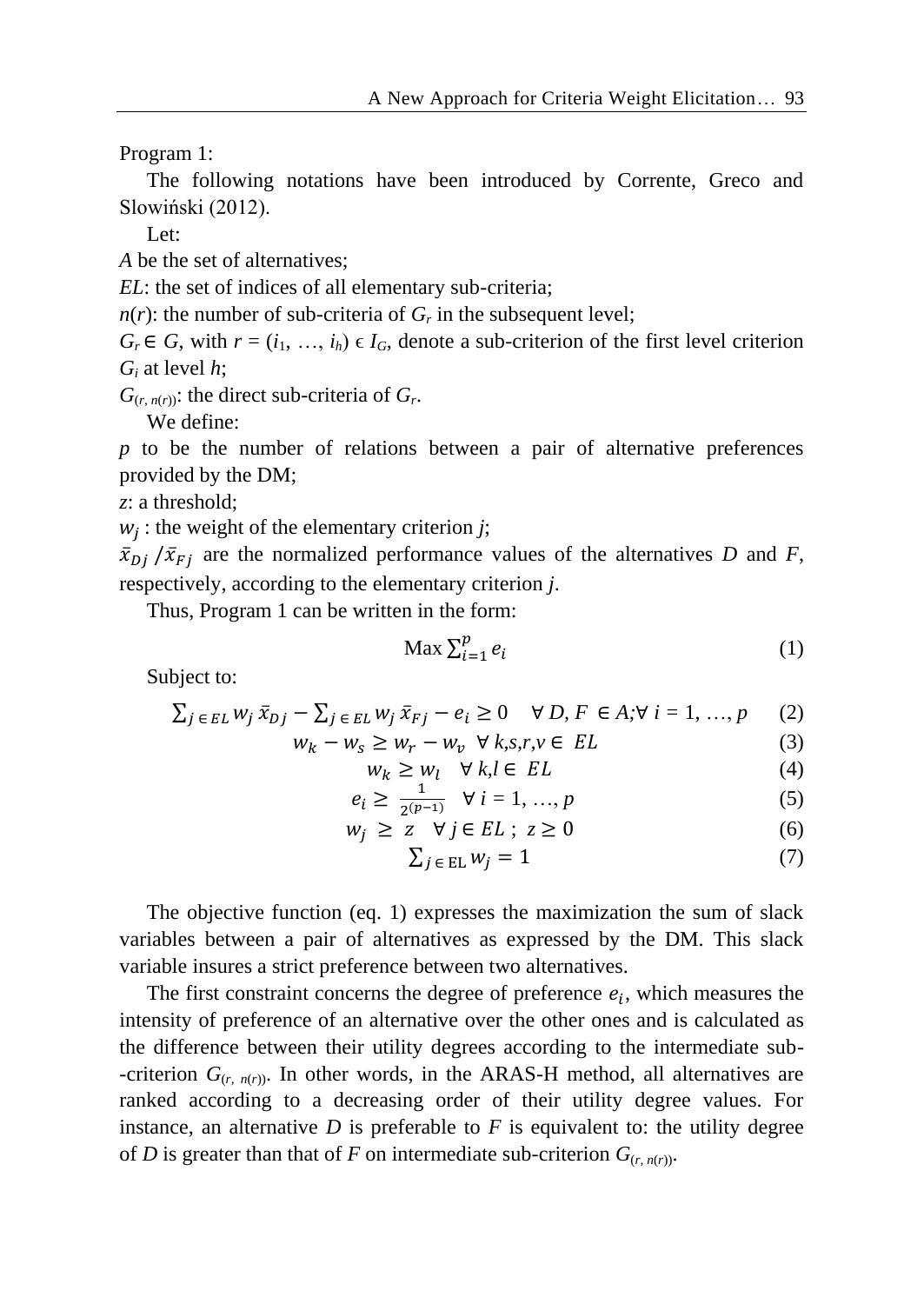Then,  $K_{G_{(r,n(r))}}(D) \geq K_{G_{(r,n(r))}}(F)$ .

Consequently,  $\frac{S_D}{S_0} \geq \frac{S_F}{S_0}$  $\frac{S_F}{S_0}$  on intermediate sub-criterion  $G_{(r, n(r))}$ , where  $S_0$  is the best value.

Equally,  $\sum_{j \in \text{EL}} \hat{x}_{Dj} \geq \sum_{j \in \text{EL}} \hat{x}_{Fj}$ ,

where  $\widehat{x_{Dj}}$  and  $\widehat{x_{Fj}}$  are the weighted normalized values of all elementary criteria. Signify,  $\sum_{j \in \text{EL}} w_j \overline{x}_{Dj} \ge \sum_{j \in \text{EL}} w_j \overline{x}_{Fj}$ ,

with  $\bar{x}_{Di}$  and  $\bar{x}_{Fi}$  being the normalized values of the decision making matrix.

Next, the preference relations expressed by the DM are modeled in the mathematical program as:  $\sum_{j \in EL} w_j \overline{x}_{Dj} - \sum_{j \in EL} w_j \overline{x}_{Fj} - e_i \ge 0 \ \forall D, F \in A;$  $∀ i = 1, ..., p$  (eq. 2).

Besides the preference relations, the DM must provide two other information types. The first one concerns comparisons of the differences of adjacent weights presented as:  $w_k - w_s \ge w_r - w_v$  (eq. 3). Therefore, the gap between the importance of elementary criteria *k* and *l* is more important than that between *r*  and *v*. The second information type concerns a partial pre-order on elementary criteria weights. Nevertheless, the DM is invited to supply some comparisons between some pairs of criteria weights of the form  $w_k \geq w_l \ \forall k, l \in EL$  (eq. 4). The number of partial pre-order constraints must not exceed  $(n - 1)$ . In order to guarantee the preference between the pairs of preferences provided by the DM and to avoid the indifference, we must impose that all slack variables  $(e_i)$  are strictly positive. Consequently, we have to fix a minimum threshold associated with each  $e_i$  related to each preference relation. It is evident that the threshold value is strongly dependent on the number of preference relationships. As an illustration, the threshold value is fixed to be  $\frac{1}{2(p-1)}$ . We introduce the constraint  $e_i \geq \frac{1}{2(p-1)}$  $\frac{1}{2^{(p-1)}}$   $\forall$  *i*=1, …, *p* (eq. 5) into the mathematical Program 1. The constraint (eq. 6) concerns the threshold of the weight values. Indeed, in the constraints of the weight determination mathematical program, we must take into account the requirement that all criteria weights must be strictly positive ( $w_i > 0$ ) in order to restrict any criterion from being null and therefore ignored. Since mathematical programming deals with large inequalities and not strict inequalities, we must fix a small positive threshold  $z$  associated with each importance coefficient  $w_j$ . Therefore, we must add to the mathematical program the constraint  $w_i \geq z \forall j \in EL$ (eq. 6). In addition, we must take into consideration that criteria weights are normalized. It means that the sum of weights of elementary criteria must be equal to  $1$  ( $\sum_{j \in EL} w_j = 1$ ; eq. 7).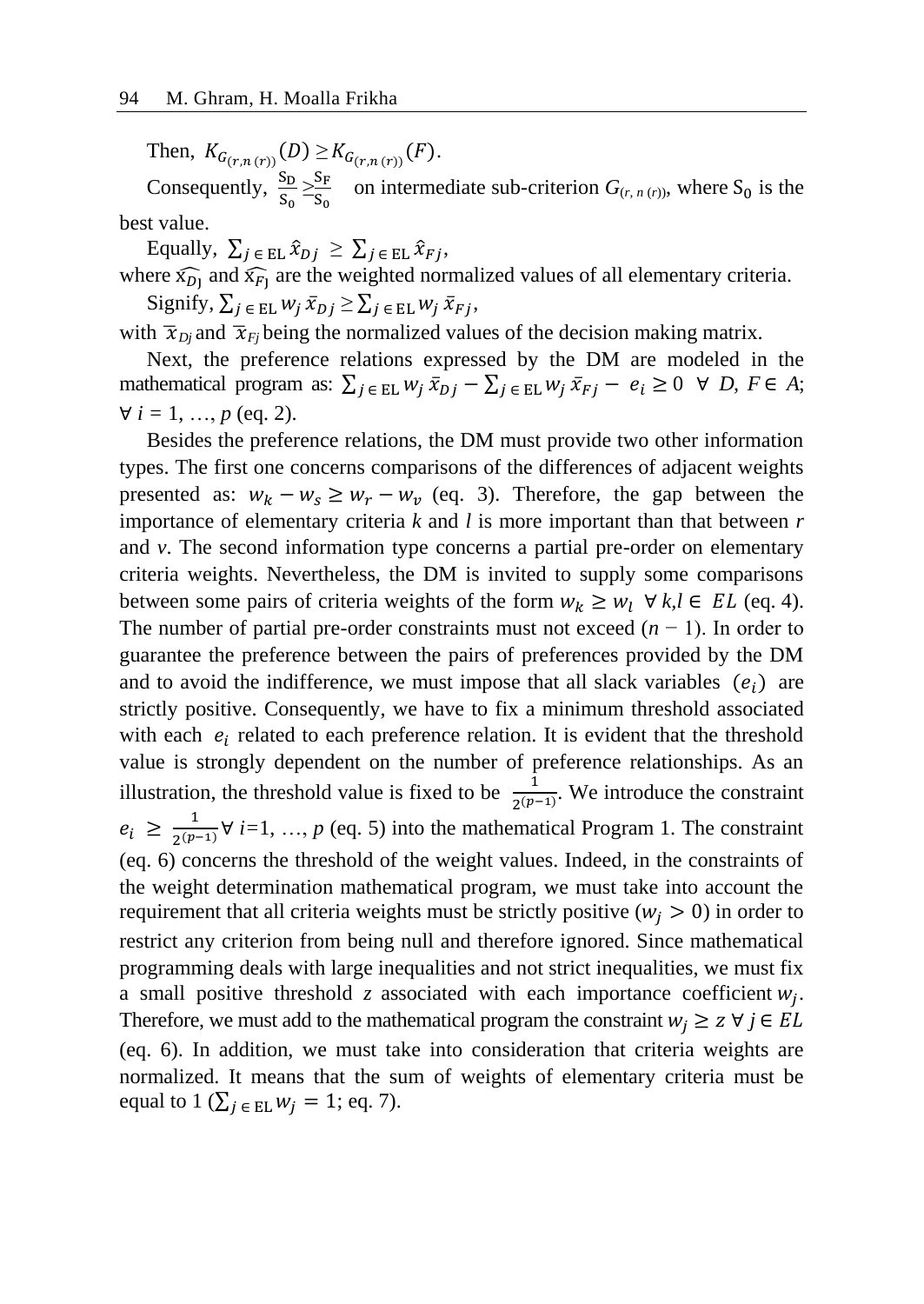#### **3.2 Determination of the intermediate sub-criteria weights**

We note that if the number of the levels in the hierarchy exceeds three  $(1 > 3)$ , Program 2 is used. It is repeated until we reach the first level of intermediate criteria. Consequently, the DM is asked to give the same information as in Program 1, but this time according to the first-level intermediate criteria *G<sup>i</sup>* . Those preference relations are included in Program 2. Hence, the solution of Program 2 gives the weights of the intermediate criteria at level *h*.

Program 2:

Corrente, Greco and Slowiński (2012) have introduced the following notations:

 $I_G$ : the set of indices of the particular criteria representing the positions of the criteria in the hierarchy;

 $G_r \in G$ , with  $r = (i_1, \ldots, i_h) \in I_G$ : a sub-criterion of the first-level criterion  $G_i$ at level *h*;

 $LB(G<sub>r</sub>)$ : the set of indices of sub-criteria of the second-last level descending from criterion/sub-criterion *G<sup>r</sup>* .

Thus, Program 2 can be written in the form:

$$
\operatorname{Max} \sum_{q=p}^{t} e_q \tag{8}
$$

Subject to:

$$
\sum_{j \in \text{LB}} (G_r) w_j K_j (D) - \sum_{j \in \text{LB}} (G_r) w_j K_j (F) - e_q \ge 0 \,\forall D, F \in A; \, q = p, ..., t \, (9)
$$
  

$$
w_k - w_s \ge w_r - w_v \,\forall k, s, r, v \in \text{LB} (G_r) \tag{10}
$$

$$
w_k \ge w_l \quad \forall \ k, l \in \text{LB}(G_r) \tag{11}
$$

$$
e_q \ge \frac{1}{2(p-1)} \quad \forall \ q = p, \ \ldots, \ t \tag{12}
$$

$$
w_j \ge z \ \overline{\forall} \ j \in LB \ (G_r); \ z \ge 0 \tag{13}
$$

$$
\sum_{j \in \text{LB}(G_r)} w_j = 1 \tag{14}
$$

Likewise, we have to maximize in the objective function (eq. 8) of Program 2, the sum of slack variables  $e_a$ , to insure the strict preference and to avoid indifference between two alternatives.

The constraint (eq. 9) concerns the degree of preference  $e_a$ , which measures the intensity of preference of an alternative over the other ones and is calculated as the difference between their utility degrees according to the first-level criterion  $G_{ih}$ . In the ARAS-H method, the statement that an alternative *D* is preferable over alternative  $F(D \ge F)$  on the first-level criterion  $G_{ih}$  is expressed by  $K_{G_{ih}}(D) \geq K_{G_{ih}}(F)$ . Therefore,  $\sum_{j \in \text{LB}(G_r)} w_j K_j(D) \geq \sum_{j \in \text{LB}(G_r)} w_j K_j(F)$ .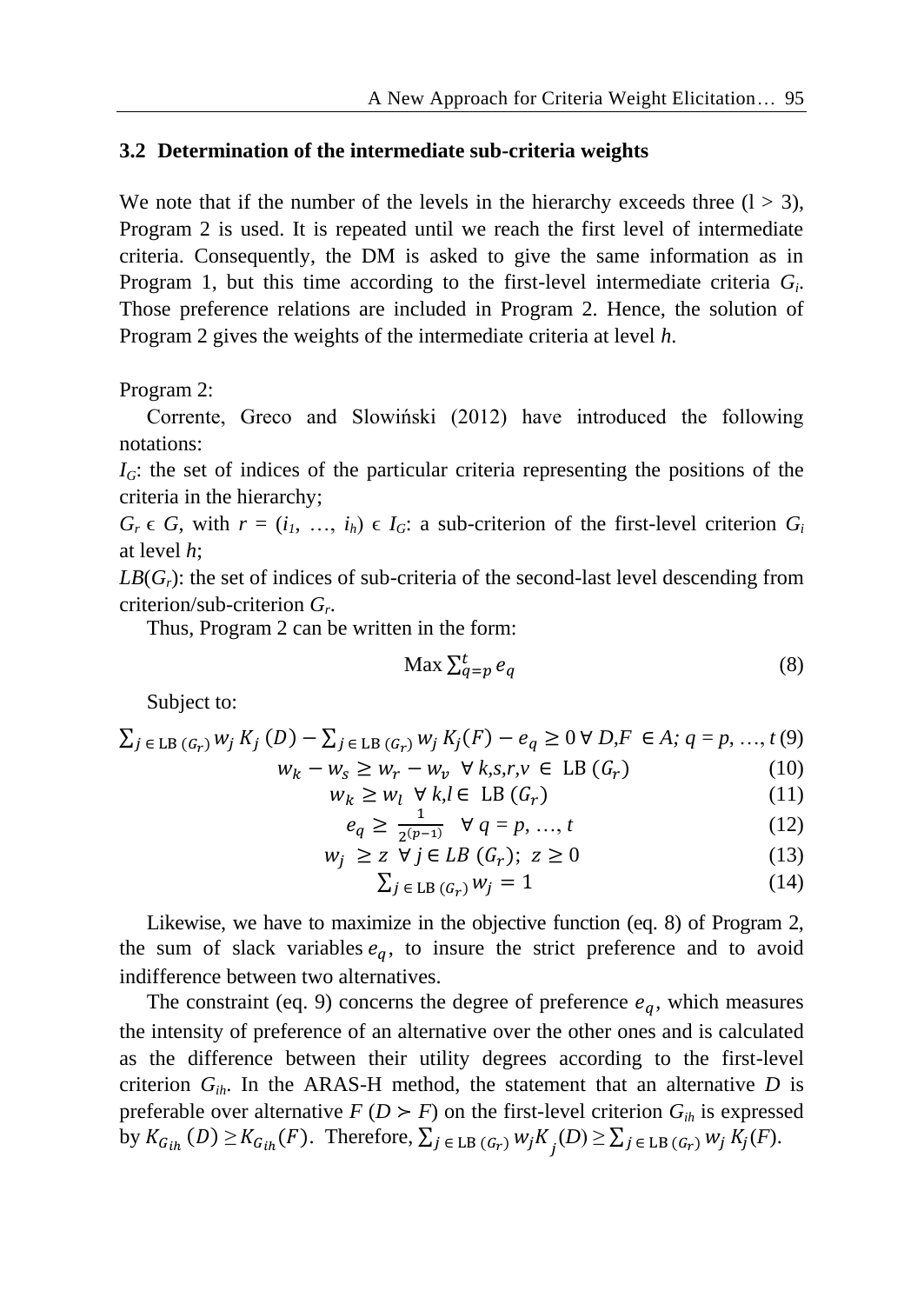In addition to the preference relations, the DM must provide some comparisons of the differences of adjacent weights in the form:  $w_k - w_s \ge w_r - w_v$  (eq. 10). Therefore, the gap between the importance of intermediate criteria *k* and *l* is more important than that between *r* and *v*. Also, the DM is asked to give a partial pre-order on intermediate criteria weights. Furthermore, the DM is invited to supply some comparisons between some pairs of criteria weights of the form  $w_k \geq w_l \ \forall \ k, l \in \text{LB}(G_r)$  (eq. 11). However, the number of partial pre-order constraints must not exceed  $(n - 1)$ .

In order to guarantee the preference between the pairs of preferences provided by the DM and to avoid the indifference, strictly positive slack variables  $(e_q)$  are imposed. Consequently, we have to fix a minimum threshold associated with each  $e_q$ , related to each preference relation equals to  $\frac{1}{2(p-1)}$ . Thus,  $e_q \geq \frac{1}{2(p-1)}$  $\frac{1}{2^{(p-1)}} \forall q = 1, ..., p$  (eq. 12).

The constraint (17) concerns the threshold of the weight values. Indeed, we must take into account the fact that all criteria weights must be strictly positive  $(w_i > 0)$  in order to prevent any criterion from being null and therefore ignored. Since mathematical programming deals with large inequalities and not strict inequalities, we must fix a small positive threshold *z* associated with each importance coefficient  $w_j$ . Next, we must add to the mathematical program the constraint  $w_j \ge z \forall j \in LB$  ( $G_r$ ) (eq. 13). In addition, we must take into account that criteria weights are normalized, that is, the sum of weights of intermediate criteria descending from  $G_{ih}$  must be equal to 1 ( $\sum_{i \in LB}$  ( $G_r$ )  $W_i = 1$ ; eq. 14).

#### **3.3 Determination of the first-level intermediate criteria weights**

The DM is asked to give a preference relation between a pair of alternatives according to the *root criterion*. He is also asked to provide some comparisons between differences of the first-level intermediate criteria weights and some first-level intermediate weight partial pre-orders. The solution of Program 3 gives the weights of the first-level intermediate criteria.

Program 3:

Corrente, Greco and Slowiński (2012) have defined the following notations: *m*: the number of the first-level criteria (root criteria)  $G_1 \ldots G_m$ ;

*I<sub>G</sub>*: the set of indices of particular criteria representing the position of the criteria in the hierarchy.

Hence, Program 3 can be written in the form:

$$
\text{Max } e_{t+1} \tag{15}
$$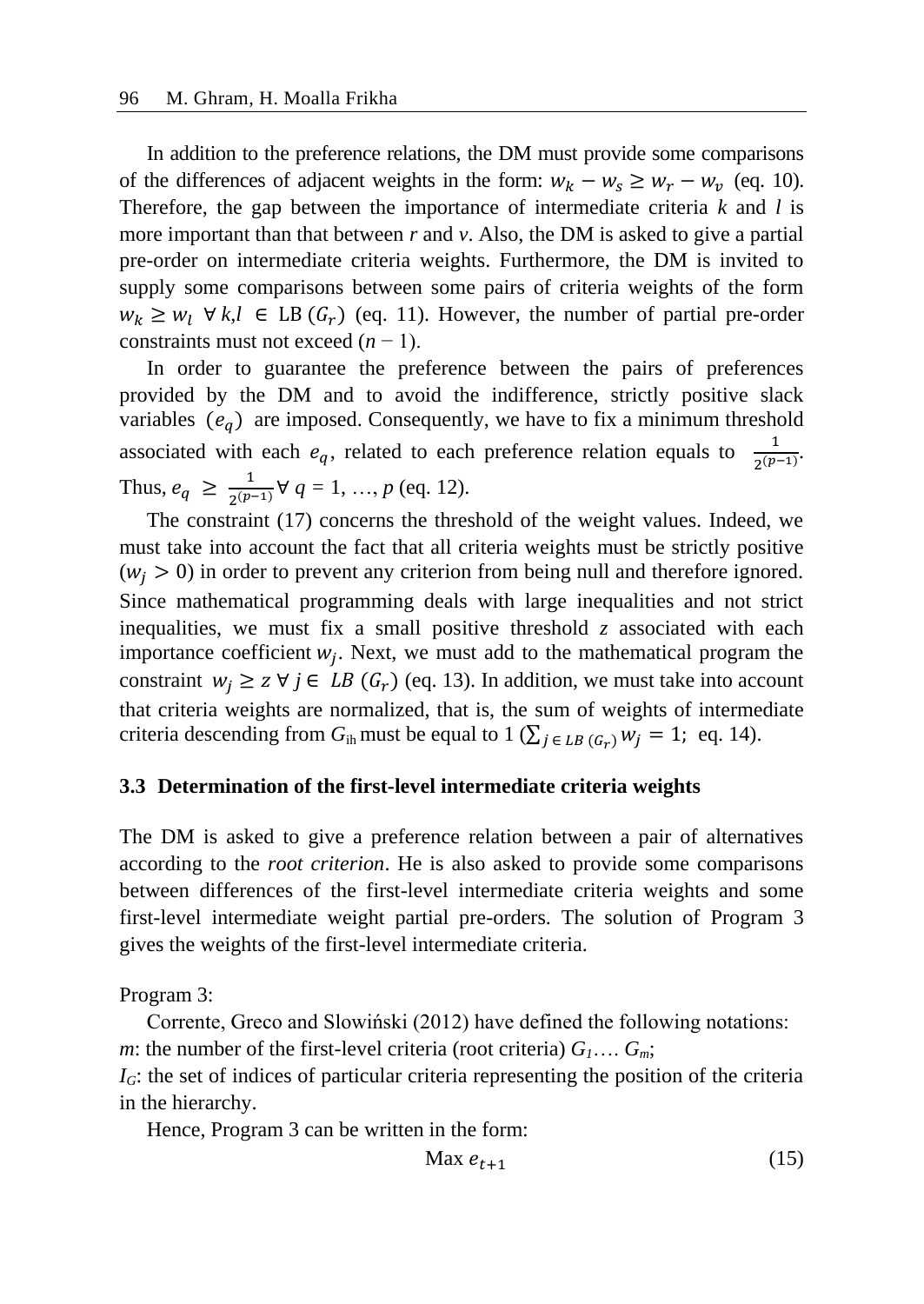Subject to:

$$
\sum_{j \in I_G} w_j K_j(D) - \sum_{j \in I_G} w_j K_j(F) - e_{t+1} \ge 0 \ \forall D, F \in A \tag{16}
$$

$$
w_k - w_s \ge w_r - w_v \quad \forall \ k, s, r, v \in I_G \tag{17}
$$

$$
w_k \ge w_l \ \forall \ k, n \in I_G \tag{18}
$$

$$
e_{t+1} \ge \frac{1}{2^t} \tag{19}
$$

$$
w_j \ge z \,\forall j \in I_G; z \ge 0 \tag{20}
$$

$$
\sum_{j \in I_G} w_j = 1
$$
 for the root criterion  $G_m$ . (21)

In order to insure strict preference and to avoid indifference between two alternatives, we have to maximize in the objective function of Program 3, the slack variable  $e_{t+1}$  (eq. 15). As we said before, in the ARAS-H method, the statement that an alternative *D* is preferable than alternative  $F(D \ge F)$  on the root criterion  $G_m$  is expressed by  $K_{G_m}(D) \geq K_{G_m}(F)$ , that is,  $\sum_{j \in I_G} w_j K_j(D) \geq$  $\geq \sum_{j \in I_G} w_j K_j(F)$ . In fact,  $e_{t+1}$  presents the degree of preference of *D* over *F* and it is interpreted as the difference between the two utility degrees according to the root criterion  $G_m$  (eq. 16). As an illustration,  $K_{I_G}(D) - K_{I_G}(F) = e_{t+1}$  for the preference relation  $(t + 1)$  provided by the DM. In addition to the preference relation, the DM must provide two other information types. The first one concerns comparisons of the differences of adjacent weights in the form:  $w_k - w_s \geq w_r - w_v$  (eq. 17). Therefore, the gap between the importance of the first-level intermediate criteria *k* and *l* is more important than that between *r* and *v*. The second information type concerns a partial pre-order on the first-level intermediate criteria weights. Nevertheless, the DM is invited to supply some comparisons between some pairs of criteria weights of the form  $w_k \geq w_l \ \forall k$ ,  $n \in I_G$  (eq. 18). The number of partial pre-order constraints must not exceed  $(n - 1)$ . In order to guarantee the preference between the pairs of preferences provided by the DM and to avoid the indifference, we must impose that the slack variable  $(e_{t+1})$  be strictly positive. Consequently, we have to fix a minimum threshold associated with the slack variable  $(e_{t+1})$ . Thus, we introduce the constraint  $e_{t+1} \geq \frac{1}{2^t}$  $\frac{1}{2^t}$  (eq. 19).

The constraint (20) concerns the threshold of the weight values. Surely, all criteria weights must be strictly positive  $(w_i > 0)$  in order to prevent any criterion from being null and therefore ignored. Since mathematical programming deals with large inequalities and not strict inequalities, we must fix a small positive threshold  $z$  associated with each importance coefficient  $w_j$ . Henceforth, we must add to the mathematical program the constraint  $w_i \geq z \forall j \in$  $\in I_G$ . In addition, we must take into consideration that criteria weights are normalized. It means that the sum of weights of the first-level intermediate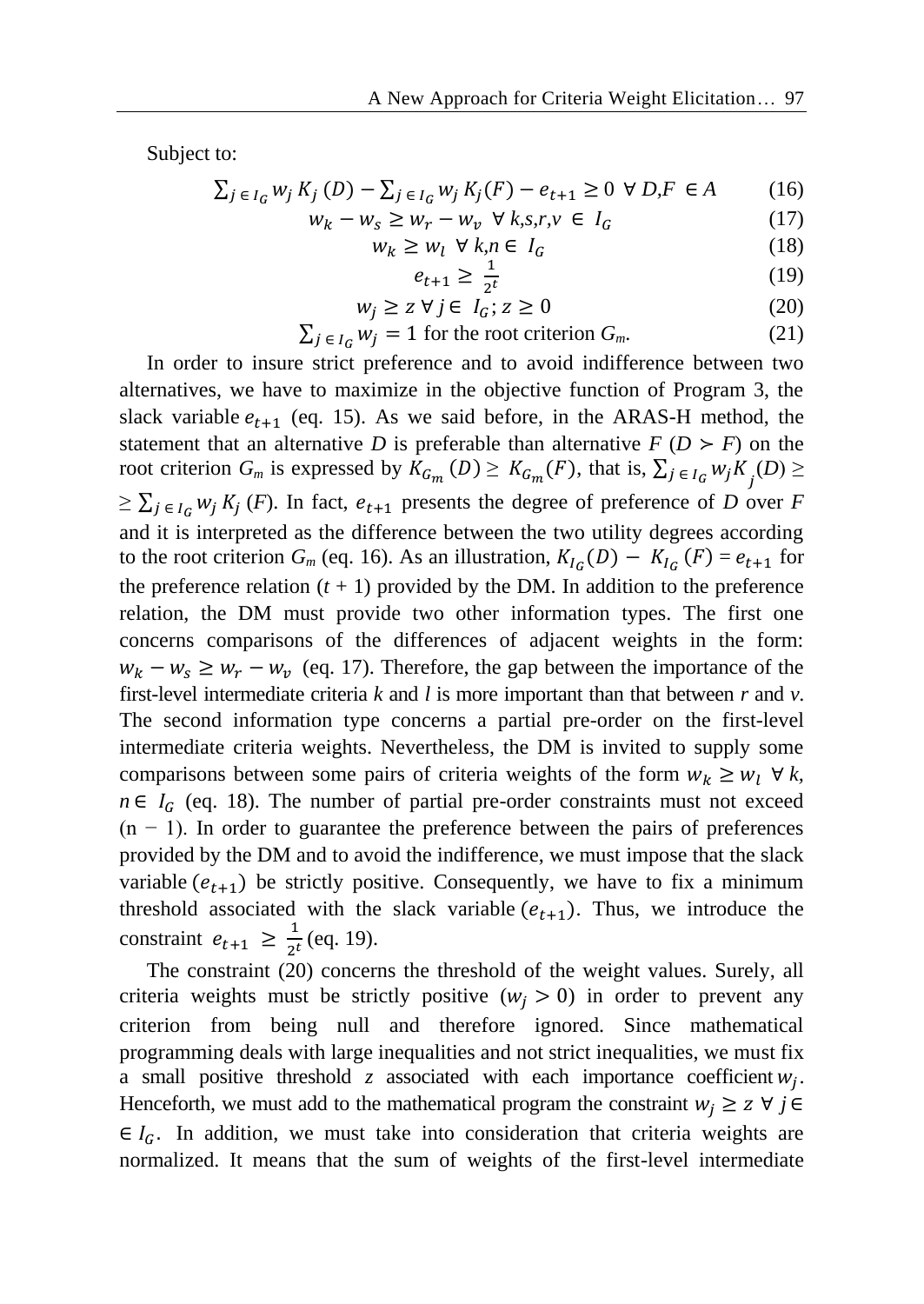criteria descending from the root criterion  $G<sub>m</sub>$  must be equal to 1. For instance, if we have *m* root criteria, then  $\sum_{i \in I_c} w_i = 1$  (eq. 21).

Our approach is iterative interactive. Within the iterative process of determining ARAS-H criteria weights, the DM can add or remove information whenever he is not satisfied with the given result. The additional information consists in adding or withdrawing one or more preference relations. Thus, each preference relation is modeled in a mathematical program as a constraint. Certainly, in real-world decision problems, decision-makers have difficulties with providing reliable information due to time restriction and their cognitive limitations. The preferences of decision makers are therefore not necessarily stable: they can contain inconsistent and conflicting data. The role of an interactive tool is to help the DM to understand his preferences and their representation in a multi-criteria aggregation method. Inconsistencies appear when DM's preferences cannot be guaranteed by the aggregation method used.

# **4 An illustrative example**

The aim of this example is to present websites designed to promote tourist destination brands. Websites have become crucial tools for communicating destination brands and for selling a variety of tourism services and related products (Fernández-Cavia and Huertas-Roig, 2010). Since the problem is considered to be a complex one, the DM organized the set of criteria into a hierarchical structure as expressed in Figure 1. Thus, ten tourist websites in different regions in the world (Andalusia, Catalonia, Barcelona, Madrid, Santiago de Compostela, Rias Baixas, Stockholm, Wales, Rome and Switzerland) are evaluated, according to a set of hierarchically structured criteria. The following dataset comes from a Spanish research project entitled "Online Communication for Destination Brands. Development of an Integrated Assessment Tool: Websites, Mobile Applications and Social Media (CODETUR)" completed in 2012, whose main objective was to identify a website evaluation framework to help expert managers to enhance and optimize online communication of their brands. In this section, we discuss the analysis of this dataset with the criteria weight elicitation procedure of the ARAS-H method.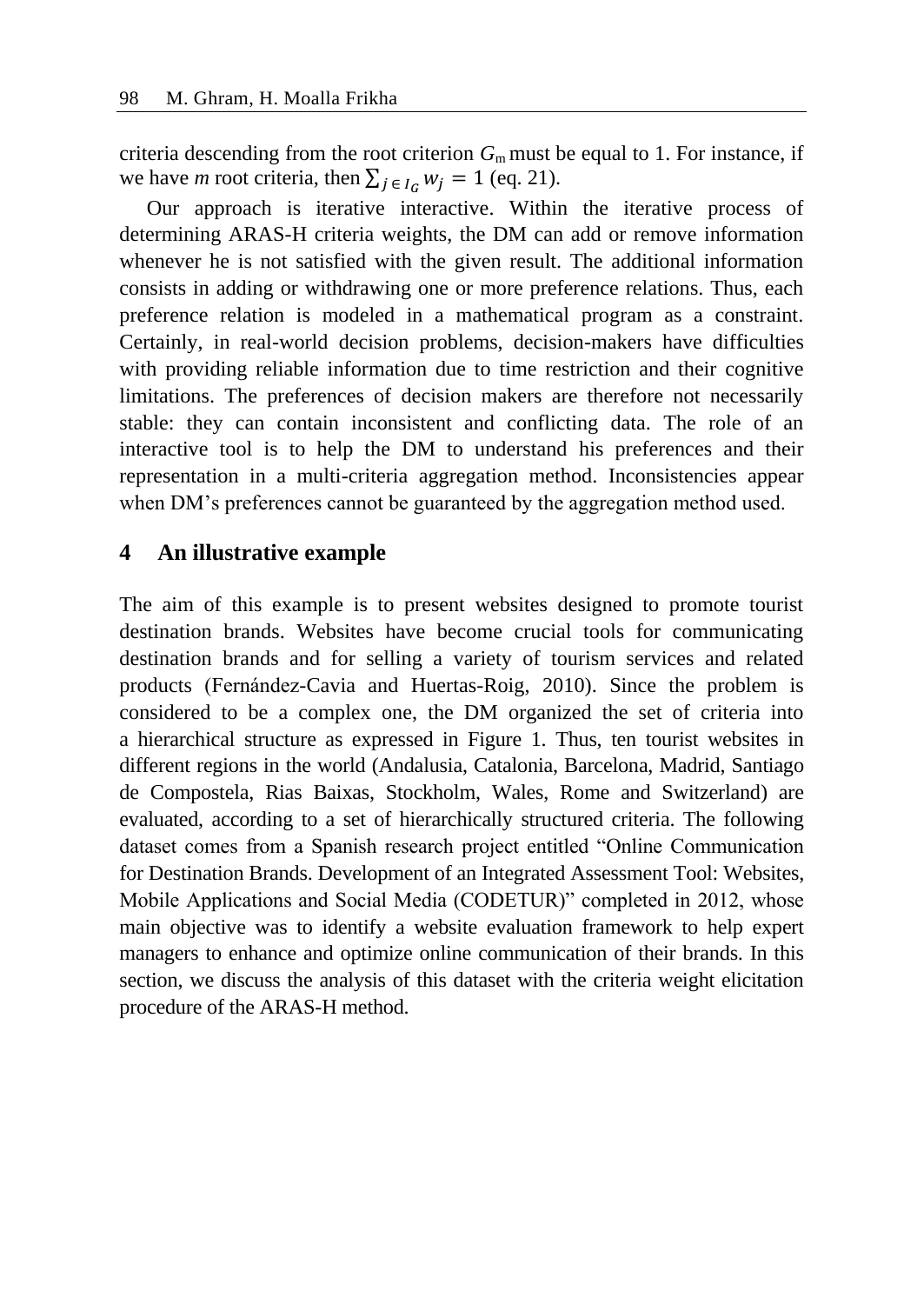

Figure 1: Criteria hierarchy tree

Table 2: Normalised decision matrix

|             | $g_{1,I,I,I}$ |          | $\begin{array}{ c c c c c c c c } \hline g & I, I, I, 2 & g & I, I, I, 3 \\ \hline \end{array}$ | $g_{1,1,2,1}$ | $ g_{1,1,2,2} \;g_{1,1,2,3}$ |          | $g_{1,2,1}$ | $g_{1,2,2}$ | $g_{1,3,1,1}$  | $\begin{array}{ c c c c c c c c } \hline g & 1,3,2,1 \\ \hline \end{array}$ |          | $g_{1,3,2,2}$ |
|-------------|---------------|----------|-------------------------------------------------------------------------------------------------|---------------|------------------------------|----------|-------------|-------------|----------------|-----------------------------------------------------------------------------|----------|---------------|
| Andalusia   |               |          | 0.6                                                                                             |               | 0.125                        | 0.16     | 0.58        | 0.42        |                | 0.5                                                                         |          | 0.43          |
| Catalonia   | 0.48          | $\Omega$ | $\Omega$                                                                                        | 0.67          | 0.375                        | 0.387    |             | 0           | $\Omega$       |                                                                             | 0.4      | $\Omega$      |
| Barcelona   |               | 0.43     | 0.8                                                                                             | 0.67          | 0.125                        |          | 0.61        | 0.86        | $\overline{0}$ | 0.9                                                                         |          |               |
| Madrid      | 0.66          |          | 0.6                                                                                             | 0.33          | 0.5                          | 0.613    | 0.64        | 0.44        | $\Omega$       |                                                                             | 0        | 0.43          |
| Santiago    |               | 0.71     | 0.2                                                                                             | 0.33          | $\Omega$                     | 0.32     |             | 0.31        |                | 0.25                                                                        | 0.6      | 0.43          |
| Rias Baixas | $\Omega$      | $\theta$ | 0                                                                                               | 0.67          | 0.125                        | 0.16     | 0.19        | $\Omega$    |                |                                                                             | $\Omega$ | $\Omega$      |
| Stockholm   |               |          |                                                                                                 |               | 0.125                        | 0.387    | 0.61        | 0.75        |                | 0.4                                                                         | 0.2      | 0.57          |
| Wales       | 0.66          | 0.57     | 0                                                                                               |               | 0.375                        | $\Omega$ | 0.89        | 0.22        |                | 0.5                                                                         | 0.6      | $\Omega$      |
| Rome        |               |          |                                                                                                 |               | 0.125                        | 0.16     | 0.61        | 0.22        | $\overline{0}$ |                                                                             | 0.4      | 0.43          |
| Switzerland | 0.52          |          |                                                                                                 |               | 0.125                        | 0.16     | 0.75        |             |                | 0.75                                                                        |          |               |

The DM is asked to give his preference relations at each node of the hierarchy. On Usability  $(g_{1,1,1})$ : the DM prefers Madrid over Wales  $Mad$   $>$  Wales means,

 $K_{(1,1,1)}(Mad) - K_{(1,1,1)}(Wales) - e_1 \ge 0$ . Then,  $(w_{(1,1,1,1)}, \bar{x}_{(1,1,1,1)} (Mad) + w_{(1,1,1,2)}, \bar{x}_{(1,1,1,2)} (Mad) + w_{(1,1,1,3)}, \bar{x}_{(1,1,1,3)} (Mad)) -$  ((w<sub>(1,1,1,1)</sub>  $\bar{x}_{(1,1,1,1)}$  (Wales) + w<sub>(1,1,1,2)</sub>  $\bar{x}_{(1,1,1,2)}$  (Wales) + w<sub>(1,1,1,3)</sub>  $\bar{x}_{(1,1,1,3)}$  $(Wales) - e<sub>1</sub> \ge 0$ 

On Accessibility  $(g_{1,1,2})$ : the DM prefers Stockholm over Rias  $Stock$  ≻ Rias is equivalent to:

 $K_{(1,1,2)}$  (Stock) –  $K_{(1,1,2)}$  (Rias) – e<sub>2</sub>  $\geq$  0. In other words,

 $(w_{(1,1,2,1)}, \bar{x}_{(1,1,2,1)}$  (Stock) +  $w_{(1,1,2,2)}, \bar{x}_{(1,1,2,2)}$  (Stock) +  $w_{(1,1,2,3)}, \bar{x}_{(1,1,2,3)}$  (Stock)) –  $-((w_{(1,1,2,1)}, \bar{x}_{(1,1,2,1)}(Rias) + w_{(1,1,2,2)}, \bar{x}_{(1,1,2,2)}(Rias) + w_{(1,1,2,3)}, \bar{x}_{(1,1,2,3)}(Rias)) - e_2 \ge 0$ On Web visibility  $(g_{1,2})$ : the DM prefers Switzerland over Andalusia  $Switz$  > Anda means,

 $K_{(1,2)}$  (Switz) –  $K_{(1,2)}$  (Anda) – e<sub>3</sub>  $\geq$  0. Consequently,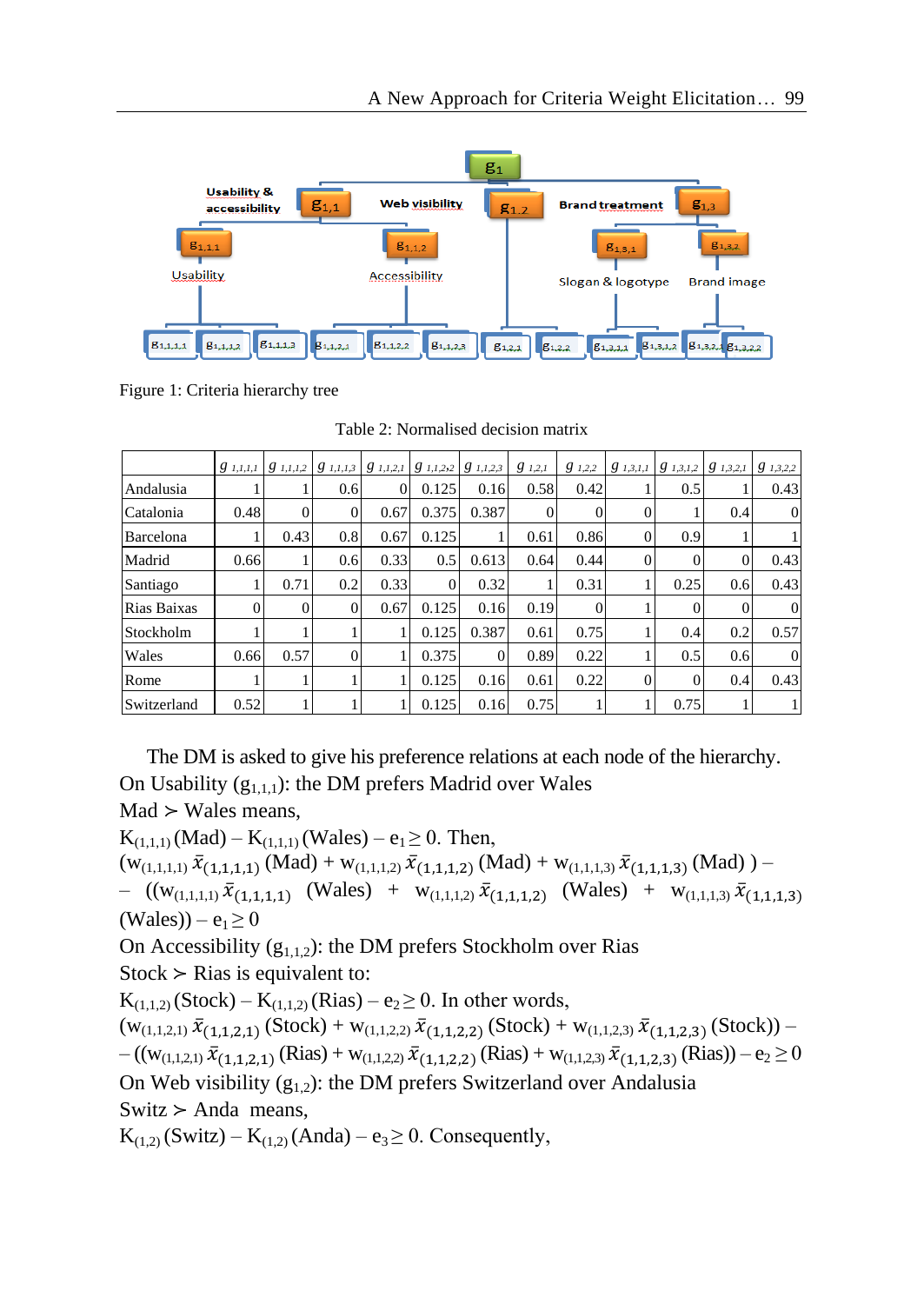$(w_{(1,2,1)}, \bar{x}_{(1,2,1)}$  (Switz) +  $w_{(1,2,2)}, \bar{x}_{(1,2,2)}$  (Switz)) –  $(w_{(1,2,1)}, \bar{x}_{(1,2,1)}$  (Anda) +  $w_{(1,2,2)}$  $\bar{x}_{(1,2,2)}(A \text{nda}) - e_3 \ge 0$ On Slogon & Logotype  $(g_{1,3,1})$ : the DM prefers Santiago over Rome  $Sant$  ≻ Rome Thus,  $K_{(1,3,1)}$  (Sant) –  $K_{(1,3,1)}$  (Rome) –  $e_4 \ge 0$ . In other terms,  $(w_{(1,3,1,1)}, \bar{x}_{(1,3,1,1)}$  (Sant) +  $w_{(1,3,1,2)}, \bar{x}_{(1,3,1,2)}$  (Sant)) –  $(w_{(1,3,1,1)}, \bar{x}_{(1,3,1,1)}$  (Rome) +  $+$  W<sub>(1,3,1,2)</sub>  $\bar{x}_{(1,3,1,2)}$  (Rome)) –  $e_4 \ge 0$ On Brand Image  $(g_{1,3,2})$ : the DM prefers Barcelona over Wales  $Barc$  ≻ Wales means that:  $K_{(1,3,2)}$  (Barc) –  $K_{(1,3,2)}$  (Wales) – e<sub>5</sub>  $\geq$  0. Hence,  $(w_{(1,3,2,1)}, \bar{x}_{(1,3,2,1)}$  (Barc) +  $w_{(1,3,2,2)}, \bar{x}_{(1,3,2,2)}$  (Barc)) –  $(w_{(1,3,2,1)}, \bar{x}_{(1,3,2,1)})$  (Wales) + +  $w_{(1,3,2,2)}\,\bar{x}_{(1,3,2,2)}$  (Wales)) –  $e_5 \ge 0$ 

Hence, the DM provides other information types concerning the thresholds of both weights and slack variables, in addition to comparisons between differences of elementary criteria weights and some elementary criteria weights partial preorders.

We use the LINGO software for the solution of the three mathematical programs.

```
Program 1:
Max \sum_{i=1}^{5} e_iSubject to:
w_{1112} \times 0.43 + w_{1113} \times 0.6 - e_1 \ge 0w_{1121} \times 0.33 + w_{1123} \times 0.23 - e_2 \ge 0w_{121} \times 0.17 + w_{122} \times 0.58 - e_3 \ge 0w_{1311} + w_{1312} \times 0.25 - e_4 \ge 0w_{1321} \times 0.4 + w_{1322} - e_5 \ge 0w_{1321} - w_{1311} \geq w_{1312} - w_{1322}w_{1123} - w_{1121} \geq w_{1122} - w_{1112}w_{122} - w_{1112} \geq w_{1111} - w_{121}W_{1111} \geq W_{1121}W_{1122} \geq W_{1311}W_{1321} \geq W_{1113}W_{1312} \geq W_{1322}W_{1111} + W_{1112} + W_{1113} + W_{1121} + W_{1122} + W_{1123} + W_{121} + W_{122} + W_{1311} + W_{1312} + W_{1321} ++ w_{1322} = 1e_i \geq 0.0625 i = 1...5w<sub>i</sub>≥ 0.015 j ∈ {(1,1,1,1), (1,1,1,2), (1,1,1,3), (1,1,2,1), (1,1,2,2), (1,1,2,3), (1,2,1),
(1,2,2), (1,3,1,1), (1,3,1,2), (1,3,2,1), (1,3,2,2)
```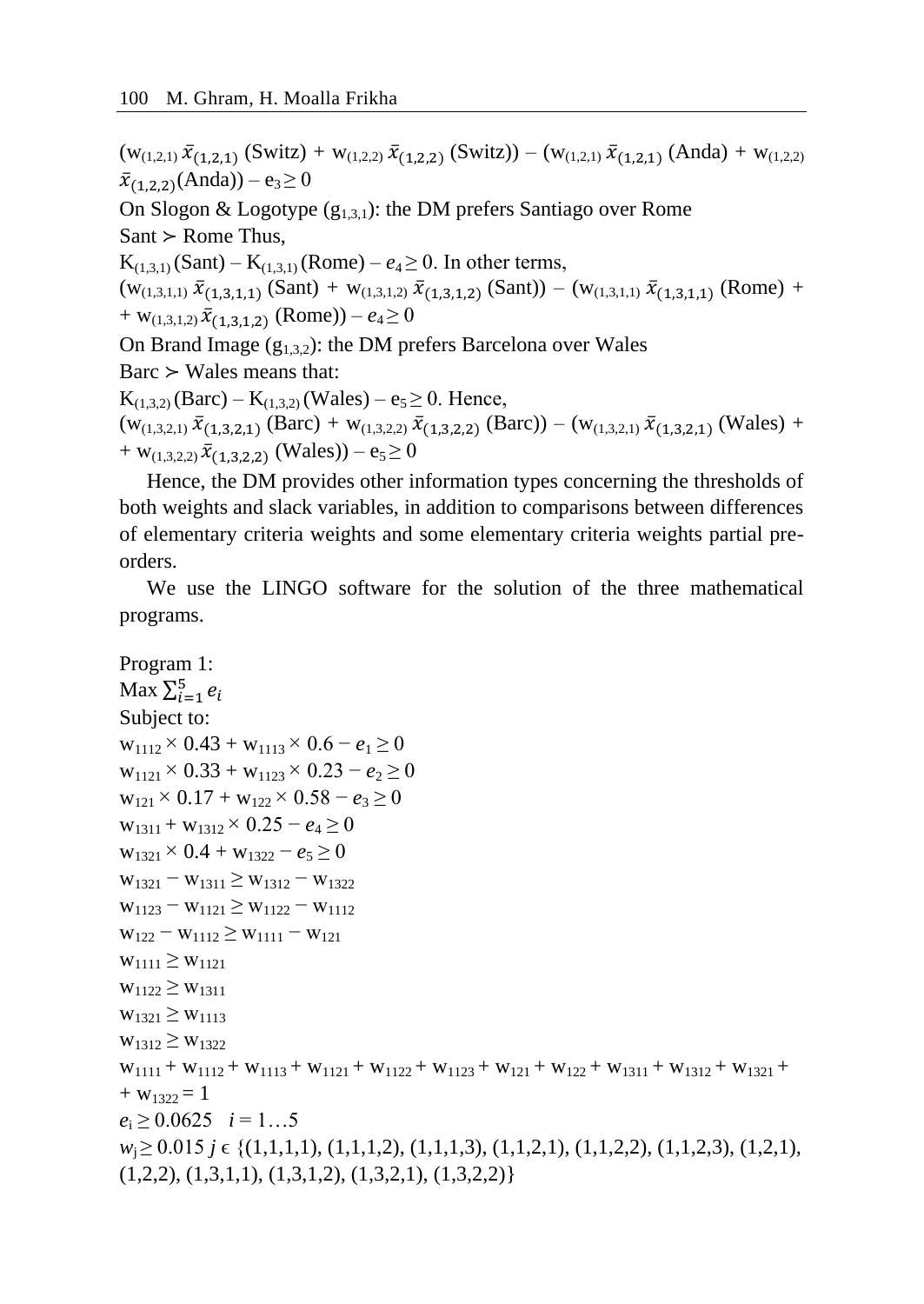| W1112 | 0.3902952E-01 |
|-------|---------------|
| W1113 | 0.7619551E-01 |
| W1121 | 0.1500000E-01 |
| W1123 | 0.2502174     |
| W121  | 0.1500000E-01 |
| W122  | 0.1033621     |
| W1311 | 0.1500000E-01 |
| W1312 | 0.1900000     |
| W1321 | 0.7619551E-01 |
| W1322 | 0.1900000     |
| W1122 | 0.1500000E-01 |
| W1111 | 0.1500000E-01 |
|       |               |

After determining all elementary criteria weights, we proceed to the construction of the weighted-normalized decision matrix (see Table 3 in Appendix).

Thus, the obtained utility degrees values  $K_i$  will be used in constraints of type:  $\sum_{j \in \text{LB}(G_r)} w_j K_j(B) - \sum_{j \in \text{LB}(G_r)} w_j K_j(Q) - e_i \ge 0$ ;  $\forall B, Q \in A; \forall i = p, ..., t$ (see Table 4 as an example in Appendix).

On Usability and Accessibility  $(g_{1})$ : the DM prefers Stockholm over Catalonia  $Stock$   $\geq$  Cata means,

 $K_{(1,1)}$  (Stock) –  $K_{(1,1)}$  (Cata) –  $e_6 \ge 0$ . Hence,

 $(w_{(1,1,1)} K_{(1,1,1)}$  (Stock) +  $w_{(1,1,2)} K_{(1,1,2)}$  (Stock)) –  $(w_{(1,1,1)} K_{(1,1,1)}$  (Cata) +  $w_{(1,1,2)}$  $K_{(1,1,2)}$  (Cata)) –  $e_6 \ge 0$ 

On Brand treatment  $(g_{1,3})$ : the DM prefers Andalusia over Santiago Anda  $>$  Sant is equivalent to,

 $K_{(1,3)}(Anda) - K_{(1,3)}(Sant) - e_7 \ge 0$ . Thus,  $(w_{(1,3,1)} K_{(1,3,1)} (Anda) + w_{(1,3,2)} K_{(1,3,2)} (Anda)) - (w_{(1,3,1)} K_{(1,3,1)} (Sant) + w_{(1,3,2)} )$  $K_{(1,3,2)}$  (Sant)) – e<sub>7</sub>  $\geq$  0

Similarly, the DM provides other information types concerning the thresholds of both weights and slack variables, in addition to comparisons between differences of intermediate criteria weights and some intermediate criteria weights partial pre-orders. Thus, Program 2 can be written in the form:

Program 2: Max  $\Sigma_{q=6}^7 e_q$  $w_{111} \times 0.856 - w_{112} \times 0.27 - e_6 \ge 0$  $w_{131} \times 0.217 + w_{132} \times 0.2 - e_7 \ge 0$  $W_{111} \geq W_{131}$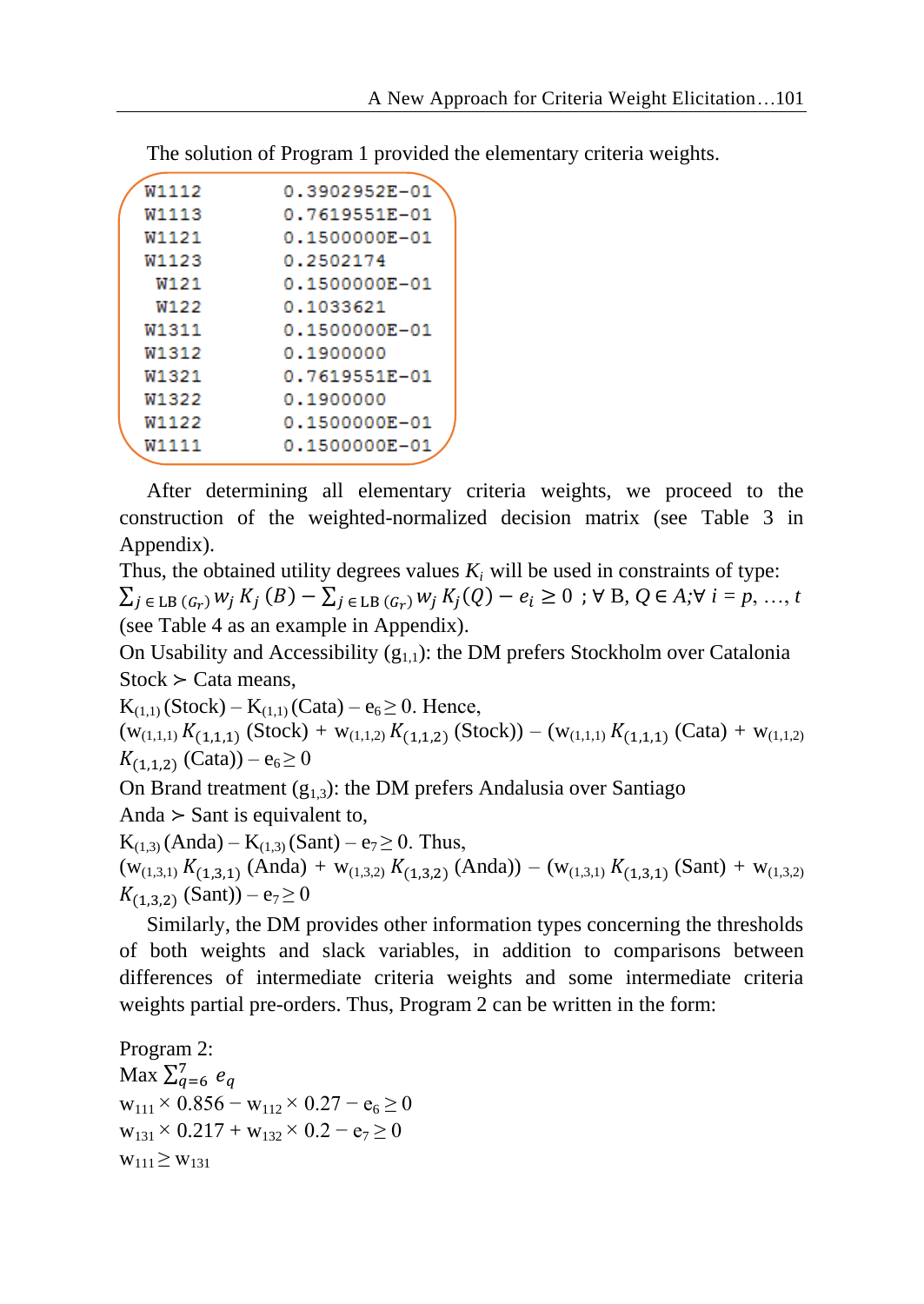$W_{132} \geq W_{112}$  $w_{132} - w_{111} \geq w_{112} - w_{131}$  $w_{132} - w_{131} \geq w_{111} - w_{112}$  $w_{111} + w_{112} + w_{131} + w_{132} = 1$  $e_a$  ≥ 0.0625 ∀ *q* = 6, 7 *w*<sub>*j*</sub> ≥ 0.015 *j* ∈ {(1,1,1), (1,1,2), (1,3,1), (1,3,2)}

The solution of Program 2 gave us the weights of  $g_{1,1,1}$ ,  $g_{1,1,2}$ ,  $g_{1,3,1}$  and  $g_{1,3,2}$ .

| W111 | 0.4850000     |
|------|---------------|
| W112 | 0.1500000E-01 |
| W131 | 0.1500000E-01 |
| W132 | 0.4850000     |
|      |               |

The final step in the weight elicitation process is to calculate the values of the utility degree  $K_i$  with respect to the first-level sub-criteria using the previously obtained weights (see Table in Appendix as an example).

On the root criterion  $g_1$ : the DM prefers Rome over Madrid

Rome  $>$  Mad means,

 $K_1$  (Rome) –  $K_1$  (Mad) – e<sub>8</sub>  $\geq$  0. Therefore,

 $(w_{(1,1)}K_{(1,1)}$  (Rome) +  $w_{(1,2)}K_{(1,2)}$  (Rome) +  $w_{(1,3)}K_{(1,3)}$  (Rome)) –

 $(w_{(1,1)}K_{(1,1)}(Mad) + w_{(1,2)}K_{(1,2)}(Mad) + w_{(1,3)}K_{(1,3)}(Mad)) - e_8 \ge 0$ 

In the same way, the DM provide us with other information type concerning the thresholds of both weights and slack variables in addition to comparisons between differences of first-level intermediate criteria weights and some first- -level intermediate criteria weight partial pre-orders. Therefore, Program 3 can be written in the form:

Program 3: Max  $e_8$  $w_{11} \times 0.0778 - w_{12} \times 0.2099 + w_{13} \times 0.097 - e_8 \ge 0$  $W_{11} - W_{13} \ge W_{13} - W_{12}$  $W_{11} \geq W_{13}$  $w_{11} + w_{12} + w_{13} = 1$  $e_8 \ge 0.008$ *w*<sub>i</sub> ≥ 0.015 *j* ∈ {(1,1), (1,2), (1,3)}

The solution of Program 3 gave us the weights of the first-level intermediate criteria to construct the complete pre-order (Figure 2) from ranking the utility degrees *Ki* obtained in Table 7 (see Appendix).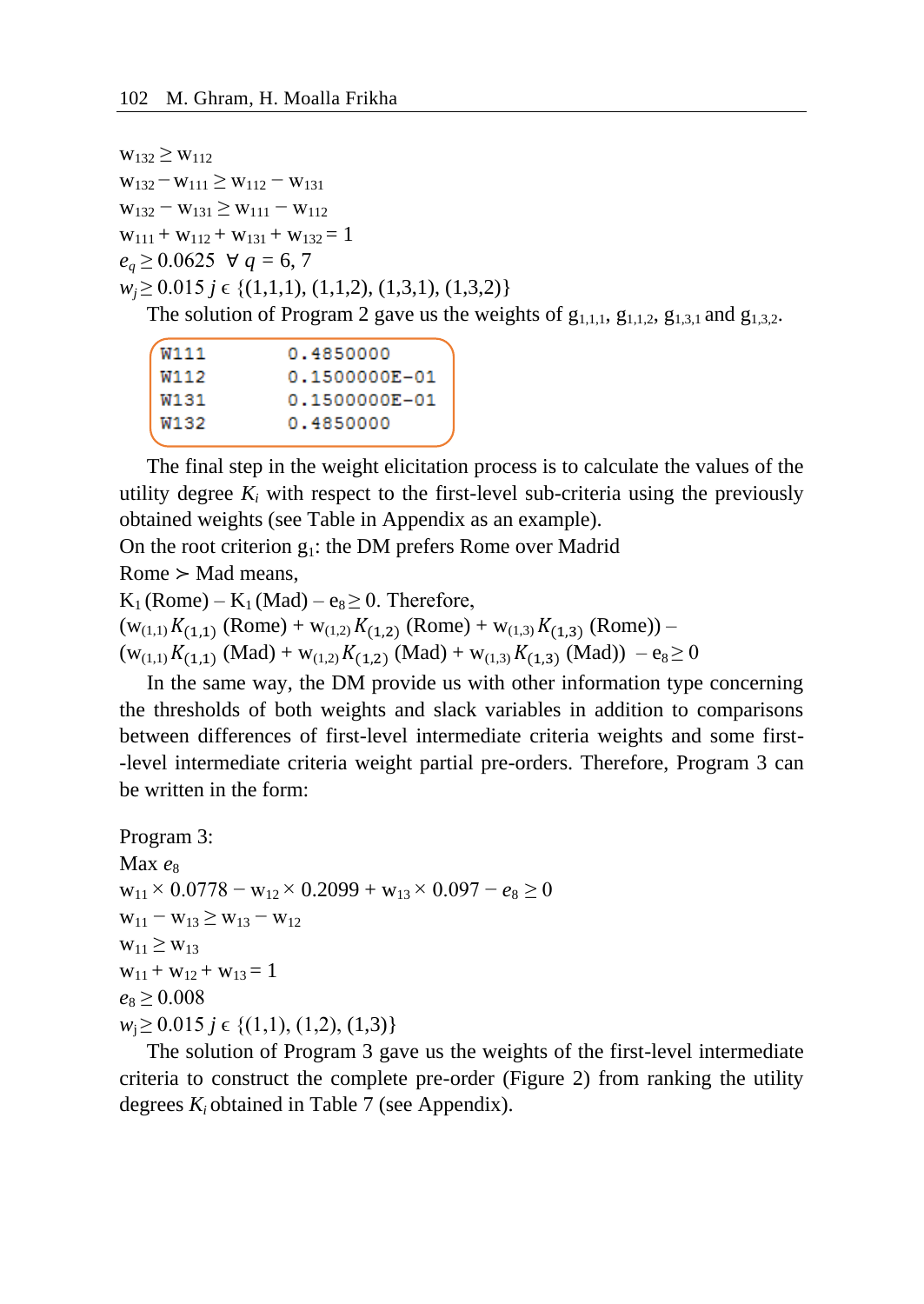

Figure 2: The complete pre-order

As we can notice, Switzerland outranks all the other alternatives. It is considered to be the best web tourist destination brand, whereas Rias Baixas is considered to be the worst.

In the final analysis, the proposed model can be summarized in the following Figure 3.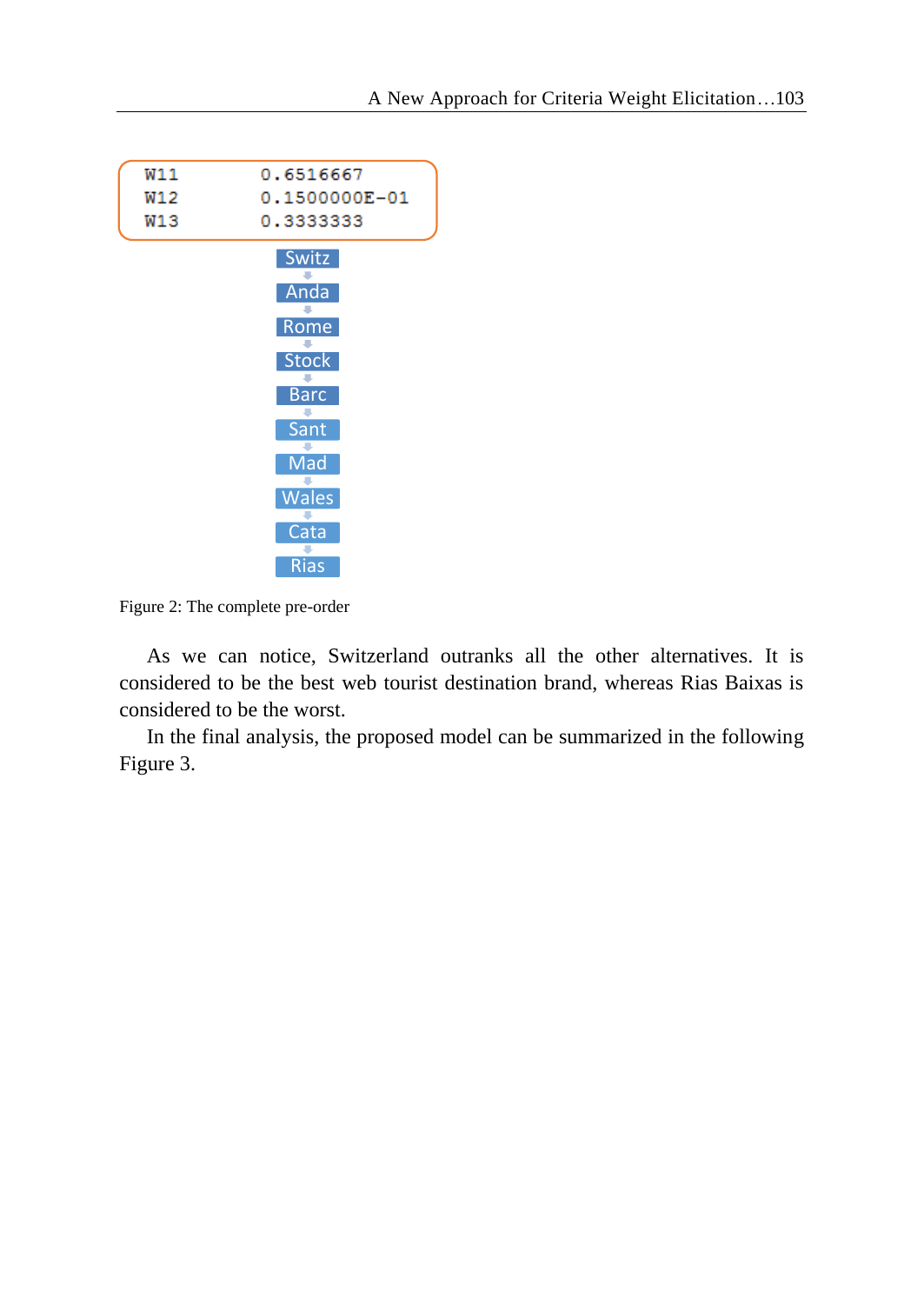

Figure 3: A flow chart of the proposed approach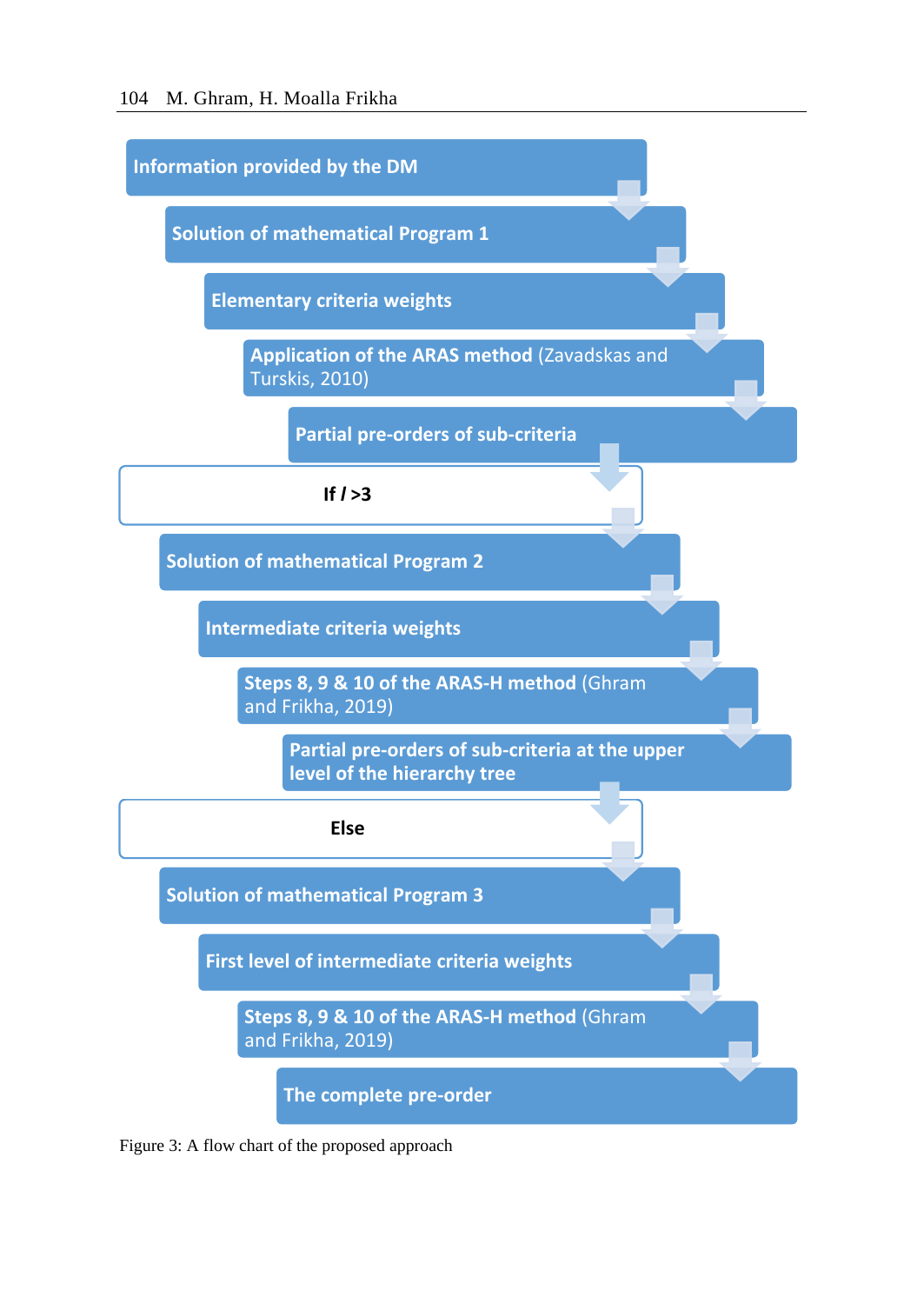# **5 Conclusion and perspectives**

In this paper, we developed a criteria weight elicitation procedure for the ARAS-H method. Its aim is to overcome the imprecise weighting encountered in most of multi-criteria aggregation problems, in which the DM determines directly the weight values using his own intuition. However, the direct weight elicitation is too subjective, which makes the results unreliable. To overcome this issue, we suggested a weighting method based on preference programming which takes into account the DM's preferences. Therefore, the DM is involved indirectly in the decision-making process by expressing his preference relations on some pairs of alternatives, some comparisons between differences of criteria weights and some weight partial pre-orders. A set of mathematical programs were developed and solved by the LINGO software package in order to elicit ARAS-H criteria weights at each level of the hierarchy tree. Therefore, the DM can express his preference information not only in a comprehensive way, but also in a partial way, that is, considering preference information with respect to each criterion in the hierarchy tree. Thus, he can analyze the obtained rankings according to each criterion apart from detecting the main anomalies of the given problem. An illustrative example was presented at the end of the paper to showcase the feasibility of the proposed approach by ranking the tourist destination brands across Europe. The main contribution of this paper is that the DM is not involved directly in the weight elicitation, which reduces the subjectivity of the results. Thus, he interacts partially through preferential information. Nevertheless, the proposed model is valid only for the ARAS-H method. For future research, we consider developing the ARAS-H method in the context of a fuzzy environment and to elicit criteria weights of the fuzzy ARAS-H method.

# **References**

- Belton V., Theodor S. (2002), *Multiple Criteria Decision Analysis: An Integrated Approach*, Springer Science & Business Media.
- Corrente S., Figueira J.R., Greco S., Slowiński R. (2017), *A Robust Ranking Method Extending ELECTRE III to Hierarchy of Interacting Criteria, Imprecise Weights and Stochastic Analysis*, Omega, 73, 1-17.
- Corrente S., Greco S., Slowiński R. (2012), *Multiple Criteria Hierarchy Process in Robust Ordinal Regression*, Decision Support Systems, 53(3), 660-674.
- Corrente S., Greco S., Slowiński R. (2016), *Multiple Criteria Hierarchy Process for ELECTRE Tri Methods*, European Journal of Operational Research, 252(1), 191-203, https://doi.org/10.1016/ j.ejor.2015.12.053.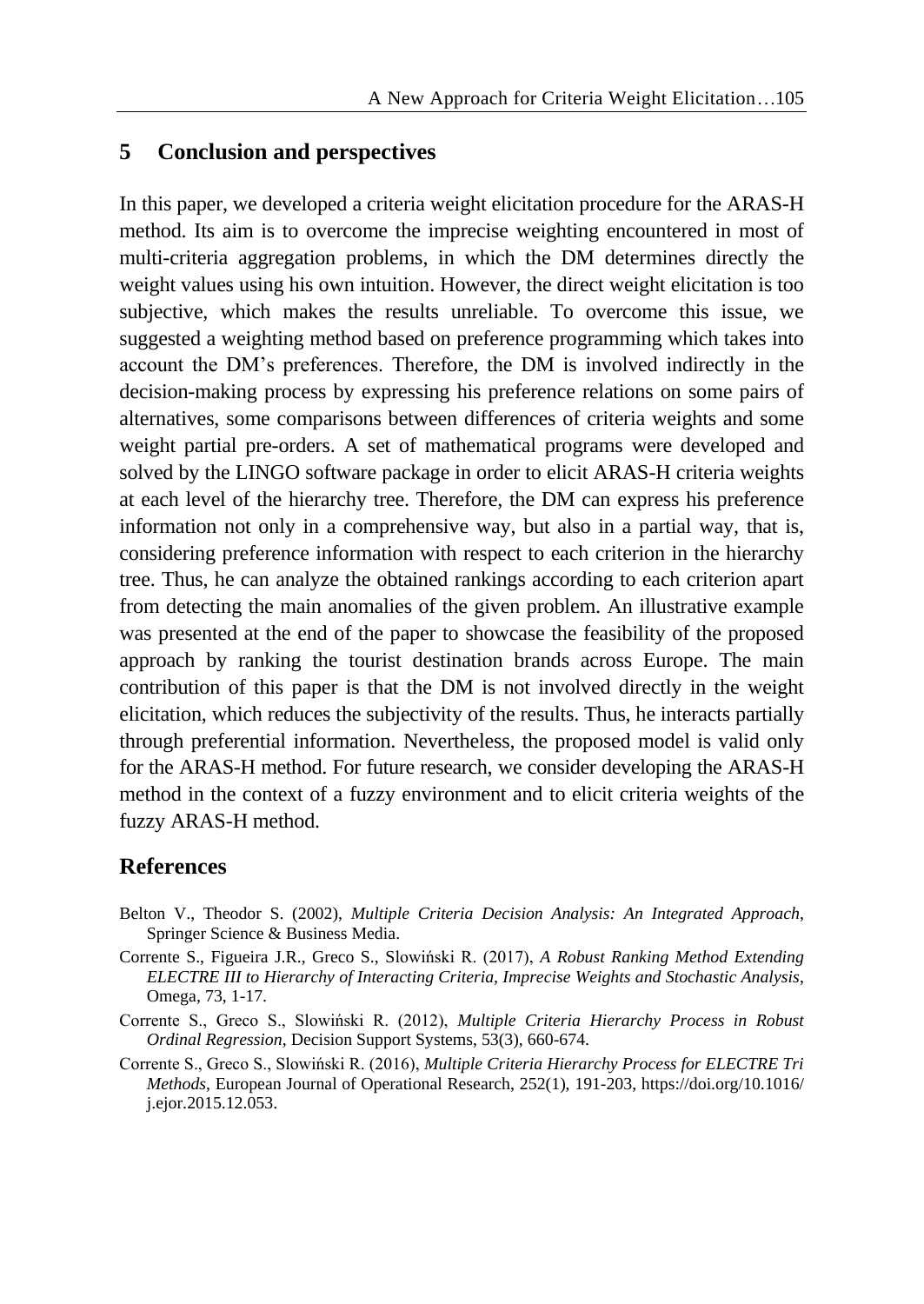- Del Vasto-Terrientes L., Fernández-Cavia J., Huertas A., Moreno A., Valls A. (2015a), O*fficial Tourist Destination Websites: Hierarchical Analysis and Assessment with ELECTRE-III-H*, Tourism Management Perspectives, 15 (juillet), 16-28, https://doi.org/10.1016/j.tmp.2015. 03.004.
- Del Vasto-Terrientes L., Valls A., Slowinski R., Zielniewicz P. (2015b), *ELECTRE-III-H: An Outranking-Based Decision Aiding Method for Hierarchically Structured Criteria*, Expert Systems with Applications, 42(11), 4910‑4926, https://doi.org/10.1016/j.eswa.2015.02.016.
- Del Vasto-Terrientes L., Kumar V., Chao T.C., Valls A. (2016a), *A Decision Support System to Find the Best Water Allocation Strategies in a Mediterranean River Basin in Future Scenarios of Global Change*, Journal of Experimental & Theoretical Artificial Intelligence, 28(1-2), 331-350.
- Del Vasto-Terrientes L., Valls A., Slowinski R., Zielniewicz P., Borras J. (2016b), *A Hierarchical Multi-criteria Sorting Approach for Recommender Systems*, Journal of Intelligent Information Systems, 46(2), 313-346.
- Fernández-Cavia J., Huertas-Roig A. (2010), *City Brands and Their Communication through Web Sites: Identification of Problems and Proposals for Improvement* [in:] *Web Technologies: Concepts, Methodologies, Tools, and Applications*, IGI Global, 1174-1297.
- Figueira J., Roy B. (2002), *Determining the Weights of Criteria in the ELECTRE Type Methods with a Revised Simos' Procedure*, European Journal of Operational Research, 139(2), 317-326.
- Ghram M., Frikha H. (2018), *A New Procedure of Criteria Weight Determination within the ARAS Method*, Multiple Criteria Decision Making, 13, 56-73.
- Ghram M., Frikha H. (2019), *Multiple Criteria Hierarchy Process within ARAS Method*, 2019 6th International Conference on Control, Decision and Information Technologies (CoDIT), IEEE, 995-1000.
- Ghram M., Frikha H. (2021), *ARAS-H: A Ranking-based Decision Aiding Method for Hierarchically Structured Criteria*, RAIRO – Operations Research (in press).
- Greco S., Figueira J., Ehrgott M. (2016), *Multiple Criteria Decision Analysis*, Springer.
- Ishizaka A., Nemery P. (2013), *Multi-criteria Decision Analysis: Methods and Software*, John Wiley & Sons.
- Jacquet-Lagreze E., Siskos J. (1982), *Assessing a Set of Additive Utility Functions for Multicriteria Decision-making. The UTA Method*, European Journal of Operational Research 10(2), 151-164.
- Jacquet-Lagreze E., Siskos Y. (2001), *Preference Disaggregation: 20 Years of MCDA Experience*, European Journal of Operational Research, 130(2), 233-245*.*
- Keeney R.L., Raiffa H. (1993), *Decisions with Multiple Objectives: Preferences and Value Trade- -Offs*, Cambridge University Press.
- Salo A.A., Hämäläinen R.P. (1992), *Preference Assessment by Imprecise Ratio Statements*, Operations Research, 40(6), 1053-1061.
- Schärlig A. (1996), *Pratiquer Electre et Prométhée: un complément à décider sur plusieurs critères*, Vol. 11, PPUR presses polytechniques.
- Siskos J. (1980), *Comment modéliser les préférences au moyen de fonctions d'utilité auditives*, RAIRO − Operations Research, 14(1), 53-82.
- Zavadskas E.K., Turskis Z.A. (2010), *A New Additive Ratio Assessment (ARAS) Method in Multicriteria Decision-making*, Technological and Economic Development of Economy, 16(2), 159-172.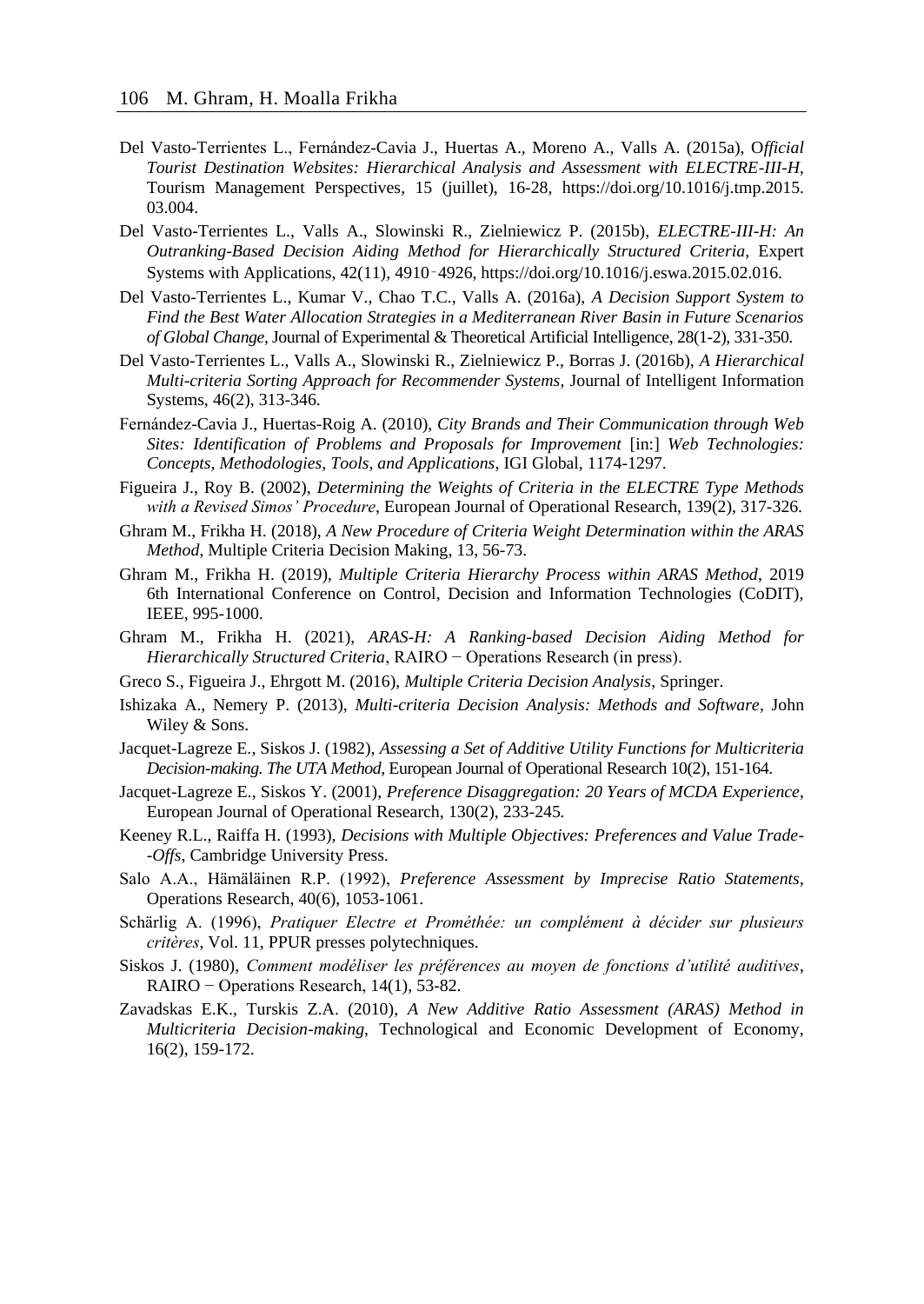# **Appendix**

|             | $g_{1,I,I,I}$ | $g_{1,1,1,2}$ | 8 1.1.13 | $g_{1,1,2,1}$ | 81.1.22  | $g_{1,1,23}$       | 8121    | $g_{1,2,2}$ | $g_{1,3,1,1}$ | $g_{1,3,1,2}$ | $g_{1,3,2,1}$ | 8 13,2,2 |
|-------------|---------------|---------------|----------|---------------|----------|--------------------|---------|-------------|---------------|---------------|---------------|----------|
| Andalusia   | 0.039         | 0.076         | 0.009    | 0             | 0.001875 | 0.01648            | 0.0087  | 0.0798      | 0.076         | 0.095         | 0.015         | 0.00645  |
| Catalonia   | 0.01872       | 0             | $\Omega$ | 0.1675        |          | 0.005625 0.0398301 |         |             |               | 0.19          | 0.006         | $\Omega$ |
| Barcelona   | 0.039         | 0.03268       | 0.012    | 0.1675        | 0.001875 | 0.103              | 0.00915 | 0.1634      |               | 0.171         | 0.015         | 0.015    |
| Madrid      | 0.02574       | 0.076         | 0.009    | 0.0825        |          | 0.0075 0.0631699   | 0.0096  | 0.0836      |               |               | $\mathbf{0}$  | 0.00645  |
| Santiago    | 0.039         | 0.05396       | 0.003    | 0.0825        | $\Omega$ | 0.03296            | 0.015   | 0.0589      | 0.076         | 0.0475        | 0.009         | 0.00645  |
| Rias Baixas |               | 0             | 0        | 0.1675        | 0.001875 | 0.01648            | 0.00285 |             | 0.076         |               |               | $\theta$ |
| Stockholm   | 0.039         | 0.076         | 0.015    | 0.25          | 0.001875 | 0.0398301          | 0.00915 | 0.1425      | 0.076         | 0.076         | 0.003         | 0.00855  |
| Wales       | 0.02574       | 0.04332       | $\Omega$ | 0.25          | 0.005625 | $\Omega$           | 0.01335 | 0.0418      | 0.076         | 0.095         | 0.009         | $\Omega$ |
| Rome        | 0.039         | 0.076         | 0.015    | 0.25          | 0.001875 | 0.01648            | 0.00915 | 0.0418      |               | $\Omega$      | 0.006         | 0.00645  |
| Switzerland | 0.02028       | 0.076         | 0.015    | 0.25          | 0.001875 | 0.01648            | 0.01125 | 0.19        | 0.076         | 0.1425        | 0.015         | 0.015    |

Table 3: Weighted normalized decision matrix

Table 4: Optimality values and utility degrees of the alternatives according to sub-criterion «Usability»

| $g_{1,I,I}$ | $g$ <sub>1,1,1,1</sub> | $g_{1,I,I,2}$ | $g_{1,1,1,3}$ | $S_i$   | $K_i$       | Rank |
|-------------|------------------------|---------------|---------------|---------|-------------|------|
| Andalusia   | 0.039                  | 0.076         | 0.009         | 0.124   | 0.953846154 | 2    |
| Catalonia   | 0.01872                | 0             | $\mathbf{0}$  | 0.01872 | 0.144       | 8    |
| Barcelona   | 0.039                  | 0.03268       | 0.012         | 0.08368 | 0.643692308 | 6    |
| Madrid      | 0.02574                | 0.076         | 0.009         | 0.11074 | 0.851846154 | 4    |
| Santiago    | 0.039                  | 0.05396       | 0.003         | 0.09596 | 0.738153846 | 5    |
| Rias Baixas |                        |               | $\Omega$      | 0       | 0           | 9    |
| Stockholm   | 0.039                  | 0.076         | 0.015         | 0.13    |             |      |
| Wales       | 0.02574                | 0.04332       | $\Omega$      | 0.06906 | 0.531230769 | 7    |
| Rome        | 0.039                  | 0.076         | 0.015         | 0.13    |             |      |
| Switzerland | 0.02028                | 0.076         | 0.015         | 0.11128 | 0.856       | 3    |



Figure 4: Partial pre-order according to sub-criterion «Usability»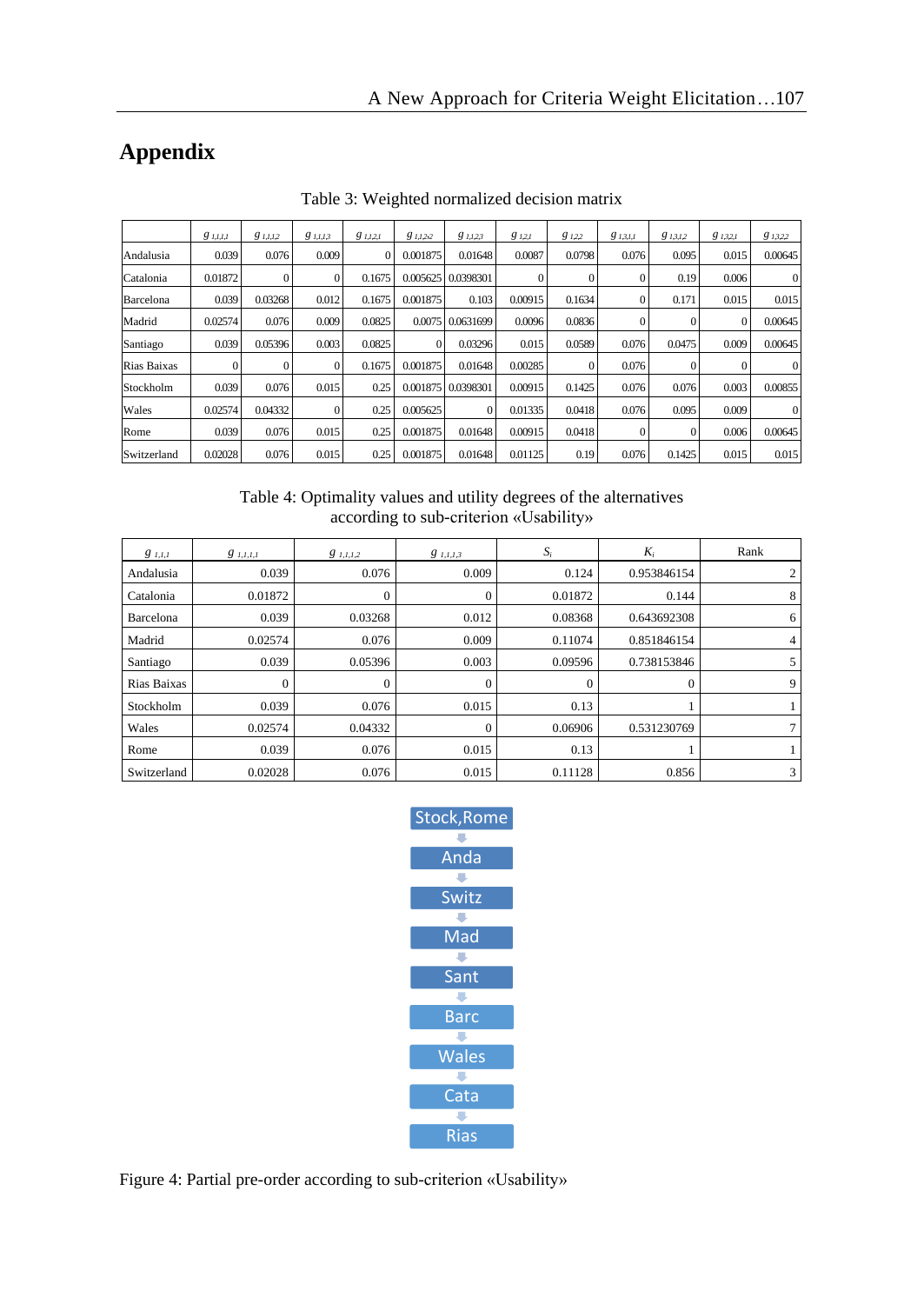| $g_{1,1,2}$ | $g$ 1.1.2.1 | $g$ <sub>1,1,2</sub> ,2 | $g_{1,1,2,3}$ | $S_i$    | $K_i$    | Rank |
|-------------|-------------|-------------------------|---------------|----------|----------|------|
| Andalusia   | $\Omega$    | 0.065                   | 0.0528        | 0.1178   | 0.230128 | 9    |
| Catalonia   | 0.1005      | 0.195                   | 0.127611      | 0.423111 | 0.826568 | 3    |
| Barcelona   | 0.1005      | 0.065                   | 0.33          | 0.4955   | 0.967983 | 2    |
| Madrid      | 0.0495      | 0.26                    | 0.202389      | 0.511889 |          |      |
| Santiago    | 0.0495      | $\Omega$                | 0.1056        | 0.1551   | 0.302995 | 8    |
| Rias Baixas | 0.1005      | 0.065                   | 0.0528        | 0.2183   | 0.42646  |      |
| Stockholm   | 0.15        | 0.065                   | 0.127611      | 0.342611 | 0.669307 | 5    |
| Wales       | 0.15        | 0.195                   | $\Omega$      | 0.345    | 0.673974 | 4    |
| Rome        | 0.15        | 0.065                   | 0.0528        | 0.2678   | 0.52316  | 6    |
| Switzerland | 0.15        | 0.065                   | 0.0528        | 0.2678   | 0.52316  | 6    |

### Table 5: Optimality values and utility degrees of the alternatives according to sub-criterion «Accessibility»

#### Table 6: Utility degrees of the alternatives according to the first-level sub-criterion «Usability & Accessibility»

| $g_{1,1}$   | $K_i$ |
|-------------|-------|
| Andalusia   | 0.463 |
| Catalonia   | 0.081 |
| Barcelona   | 0.326 |
| Madrid      | 0.421 |
| Santiago    | 0.364 |
| Rias Baixas | 0.009 |
| Stockholm   | 0.5   |
| Wales       | 0.271 |
| Rome        | 0.499 |
| Switzerland | 0.429 |



Figure 5: Partial pre-order according to the first-level sub-criterion «Usability & Accessibility»